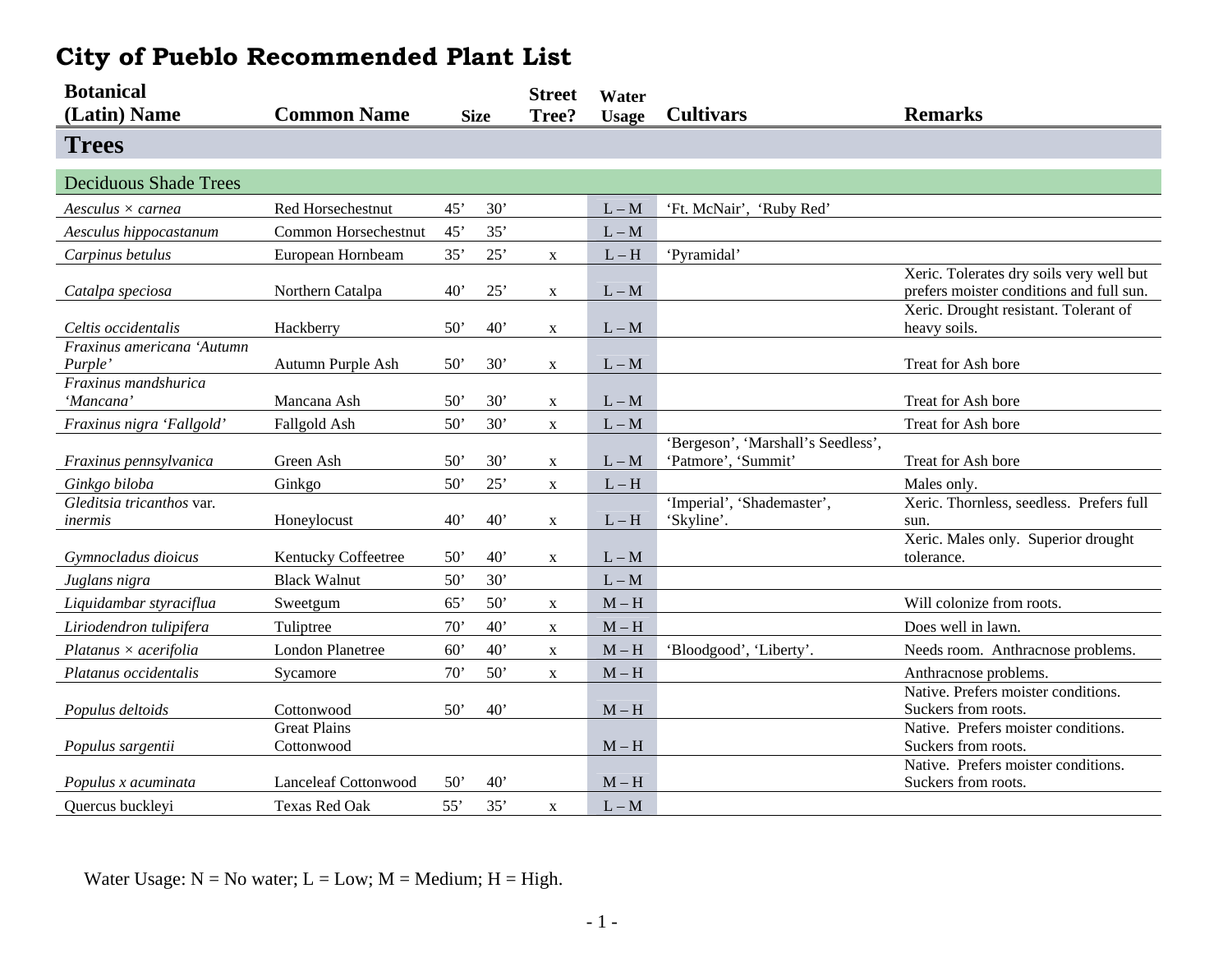| <b>Botanical</b>                   |                                   |              | <b>Size</b> | <b>Street</b>  | Water        |                                                                                              |                                                                                                                                       |
|------------------------------------|-----------------------------------|--------------|-------------|----------------|--------------|----------------------------------------------------------------------------------------------|---------------------------------------------------------------------------------------------------------------------------------------|
| (Latin) Name                       | <b>Common Name</b>                | $\bf H$      | W           | Tree?          | <b>Usage</b> | <b>Cultivars</b>                                                                             | <b>Remarks</b>                                                                                                                        |
| Quercus macrocarpa                 | <b>Bur Oak</b>                    | 50'          | 40'         | $x^*$          | $L - H$      |                                                                                              | Withstands drought, wind, extreme<br>cold and heavy soils. Adapts to<br>alkaline soil.                                                |
| Quercus muehlenbergii              | Chinkapin Oak                     | 45'          | 45'         | $\mathbf X$    | $L - M$      |                                                                                              | Xeric.                                                                                                                                |
| Ouercus robur                      | English Oak                       | $50^{\circ}$ | 50'         | $x^*$          | $M - H$      | 'Columnar' (20' spread) 'Crimson<br>Spire', 'Regal Prince', 'Rosehill',<br>'Skymaster',      | May develop iron chlorosis in alkaline<br>soils. Good mildew resistance.                                                              |
| Quercus rubra                      | Northern Red Oak                  | 50'          | 50'         | $x^*$          | $L - M$      |                                                                                              | May have problems with chlorosis                                                                                                      |
| Quercus Shumardii                  | Shumard Oak                       | 90'          | 60'         |                | $L - M$      |                                                                                              |                                                                                                                                       |
| Quercus x macdanielli<br>'Clemons' | Heritage Oak                      | 60'          | 40'         | X              | $L - M$      |                                                                                              |                                                                                                                                       |
| Salix spp                          | Willow                            | 60'          | 40'         |                | $M - H$      | 'Navajo Globe', 'Niobe Weeping'                                                              | Needs room to grow. Good in salty<br>soils.                                                                                           |
| Tilia americana                    | American Linden                   | 75'          | 50'         | $\mathbf{x}^*$ | $M-H$        | 'Redmond'.                                                                                   | Plant in lawn. Young trees are subject<br>to winter sunscald. Needs good<br>drainage and regular watering. Very<br>alkaline tolerant. |
| Tilia cordata                      | Littleleaf Linden                 | 45'          | 30'         | $x^*$          | $M-H$        | 'Glenleven', 'Greenspire'                                                                    | Plant in lawn.                                                                                                                        |
|                                    |                                   | 35'          | 35'         | $x^*$          | $M - H$      |                                                                                              | Plant in lawn.                                                                                                                        |
| Tilia mongolica<br>Tilia tomentosa | Mongolian linden<br>Silver Linden | 50'          | 50'         | $x^*$          | $\mathbf{M}$ | 'Green Mountain', 'Princeton',<br>'Sterling', Wandell'.<br>' Frontier', 'Homestead', 'Morton | Plant in lawn                                                                                                                         |
| <b>Ulmus</b>                       | Elm                               | 55'          | 45'         | X              | $L - M$      | Glossy', 'Pioneer', 'Sapporo<br>Autumn Gold', 'Triumph'                                      |                                                                                                                                       |
| Ulmus japonica x wilsoniana        | Accolade Elm                      | 60'          | 40'         | $\mathbf X$    | $L - M$      | 'Morton'                                                                                     |                                                                                                                                       |
| Ulmus parvifolia                   | Allee Elm                         | 65'          | 45'         | X              | $L - M$      | 'Emer II'                                                                                    |                                                                                                                                       |

| <b>Deciduous Ornamental Trees</b> |                       |              |              |   |         |                                                                                                        |                                   |  |  |  |  |  |
|-----------------------------------|-----------------------|--------------|--------------|---|---------|--------------------------------------------------------------------------------------------------------|-----------------------------------|--|--|--|--|--|
| Acer campstre                     | Hedge Maple           | 25'          | 25'          | X | $L - M$ |                                                                                                        | Xeric, Native.                    |  |  |  |  |  |
|                                   |                       |              |              |   |         | 'Bailey Compact' (10' height),<br>'Compactum' (6' height), 'Durand<br>Dwarf' (4' height), 'Flame', and |                                   |  |  |  |  |  |
| Acer ginnala                      | Amur Maple            | $20^{\circ}$ | 15'          |   | $L - M$ | 'Red Fruit'                                                                                            | Xeric, Native. Avoid heavy soils. |  |  |  |  |  |
| Acer glabrum                      | Rocky Mountain Maple  | 15'          | 15'          |   | $L - M$ |                                                                                                        | Xeric, Native.                    |  |  |  |  |  |
| Acer grandidentatum               | Bigtooth Maple        | $25^{\circ}$ | $20^{\circ}$ | X | $L - M$ |                                                                                                        | Xeric, Native.                    |  |  |  |  |  |
| Acer platanoides                  | Crimson Sentury Maple | 25'          | 15'          | X | $L - M$ | 'Crimson Sentury'                                                                                      | Xeric, Native.                    |  |  |  |  |  |
| Acer tataricum                    | <b>Tatarian Maple</b> | $20^{\circ}$ | $25^{\circ}$ | X | $L - M$ | 'Hotwings'                                                                                             | Xeric, Native.                    |  |  |  |  |  |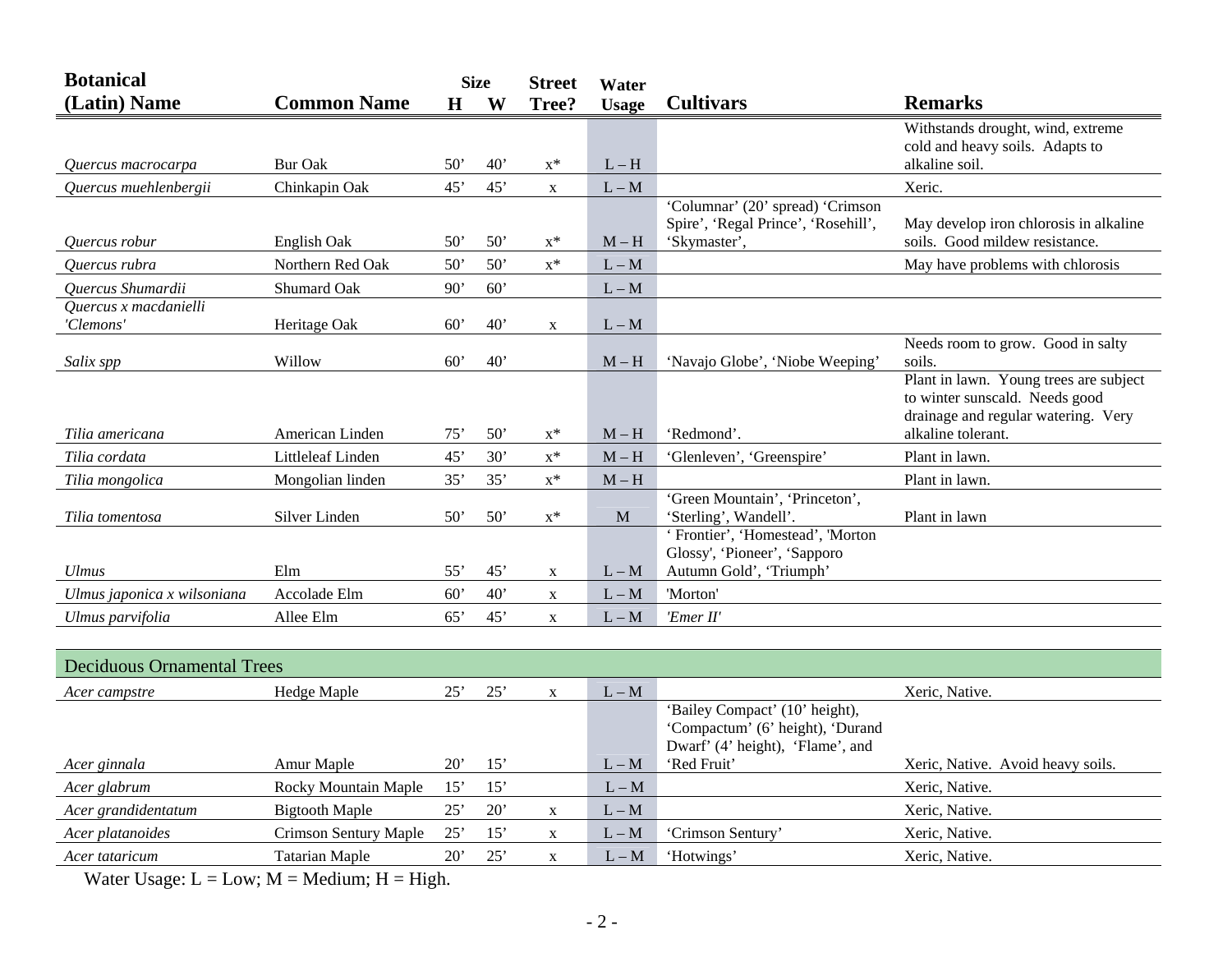| <b>Botanical</b>                    |                                       | <b>Size</b>     |     | <b>Street</b> | Water        |                                                                                                                                                                                                                                                                                                                  |                                                                                            |  |  |
|-------------------------------------|---------------------------------------|-----------------|-----|---------------|--------------|------------------------------------------------------------------------------------------------------------------------------------------------------------------------------------------------------------------------------------------------------------------------------------------------------------------|--------------------------------------------------------------------------------------------|--|--|
| (Latin) Name                        | <b>Common Name</b>                    | H               | W   | Tree?         | <b>Usage</b> | <b>Cultivars</b>                                                                                                                                                                                                                                                                                                 | <b>Remarks</b>                                                                             |  |  |
| Acer triflorum                      | Three Flowered Maple                  | 25'             | 25' |               | $L - M$      |                                                                                                                                                                                                                                                                                                                  |                                                                                            |  |  |
| Aesculus glabra                     | Ohio Buckeye                          | 30'             | 20' | $\mathbf X$   | $L - M$      |                                                                                                                                                                                                                                                                                                                  | Xeric once established.                                                                    |  |  |
| Amelanchier $\times$ grandiflora    | Apple Serviceberry                    | 25'             | 15' |               | $L - M$      | 'Autumn Brilliance', 'Robin Hill'                                                                                                                                                                                                                                                                                |                                                                                            |  |  |
| Amelancier canadensis               | Shadblow Serviceberry                 | 25'             | 15' |               | $L - M$      |                                                                                                                                                                                                                                                                                                                  |                                                                                            |  |  |
| Carpinus betulus 'Festigiata'       | Columnar European<br>Hornbeam         | 25'             | 15' | $\mathbf X$   | $L - M$      |                                                                                                                                                                                                                                                                                                                  | Xeric.                                                                                     |  |  |
| Carpinus caroliniana                | American Hornbeam                     | 25'             | 25' | $\mathbf X$   | $L - M$      |                                                                                                                                                                                                                                                                                                                  | Xeric.                                                                                     |  |  |
| Cercis canadensis                   | Eastern Redbud                        | 30'             | 15' |               | $L - M$      |                                                                                                                                                                                                                                                                                                                  | Prefers protected location.                                                                |  |  |
| Chilopsis linearis                  | <b>Desert Willow</b>                  | 25'             | 25' |               | $L - M$      |                                                                                                                                                                                                                                                                                                                  | Susceptible to overwatering. Drought<br>tolerant.                                          |  |  |
| Chionanthus virginicus              | White Fringe Tree                     | 15'             | 15' | $\mathbf X$   | $L - M$      |                                                                                                                                                                                                                                                                                                                  |                                                                                            |  |  |
| Cladrastis lutea                    | American Yellowwood                   | 35'             | 35' | $\mathbf X$   | $L - M$      |                                                                                                                                                                                                                                                                                                                  | Xeric.                                                                                     |  |  |
| Corvlus colurna                     | <b>Turkish Filbert</b>                | $40^{\circ}$    | 35' | X             | $L - M$      |                                                                                                                                                                                                                                                                                                                  | Xeric. Adapts to a wide pH range in<br>soils. Once established, good drought<br>tolerance. |  |  |
| Crataegus ambigua                   | Russian Hawthorn                      | 20'             | 15' | $\mathbf X$   | $L - M$      |                                                                                                                                                                                                                                                                                                                  | Xeric. Very hardy.                                                                         |  |  |
| Crataegus crusgalli var.<br>inermis | <b>Cockspur Thornless</b><br>Hawthorn | 20'             | 15' |               | $L - M$      |                                                                                                                                                                                                                                                                                                                  | Xeric. Thornless.                                                                          |  |  |
| Crataegus phaenopyrum               | <b>Washington Hawthorn</b>            | 20'             | 15' | $\mathbf X$   | $L - M$      |                                                                                                                                                                                                                                                                                                                  | Xeric.                                                                                     |  |  |
| Crataegus viridis 'Winter<br>King'  | Winter King Hawthorn                  | 25'             | 20' | X             | $L - M$      |                                                                                                                                                                                                                                                                                                                  | Xeric.                                                                                     |  |  |
| Koelreuteria paniculata             | Goldenrain Tree                       | 25'             | 25' | $\mathbf X$   | $L - M$      |                                                                                                                                                                                                                                                                                                                  | Xeric. Messy and weedy in moist soil.<br>Drought and pH tolerant.                          |  |  |
| Maackia amurensis                   | Amur Maackia                          | 25'             | 30' |               | $L - M$      |                                                                                                                                                                                                                                                                                                                  | Drought and pH tolerant.                                                                   |  |  |
| Malus                               | Crabapple                             | $\overline{20}$ | 25' |               | $L - M$      | 'Brandywine', 'Cardinal',<br>'Centurion', 'Coralburst', 'David',<br>'Dolgo', 'Donald Wyman',<br>'Harvest Gold', 'Indian Magic',<br>'Indian Summer', 'Lancelot',<br>'Louisa', 'Molten Lava',<br>'Prairiefire', 'Profusion',<br>'Radiant', 'Royalty', 'Robinson',<br>'Sentinal', 'Spring Snow',<br>'Thunderchild'. | Xeric.                                                                                     |  |  |
| Prunus cerasifera cvs               | Purple Leaf Plum                      | 20'             | 13' |               | $M - H$      | 'Mt. St. Helens', 'Newport'                                                                                                                                                                                                                                                                                      |                                                                                            |  |  |
| Prunus maackii                      | Amur Chokecherry                      | 25'             | 20' |               | $L - M$      |                                                                                                                                                                                                                                                                                                                  | Xeric. Hardy.                                                                              |  |  |
| Prunus padus                        | Mayday Tree                           | 25'             | 15' |               | $L - M$      | 'Summer Glow'                                                                                                                                                                                                                                                                                                    | Xeric.                                                                                     |  |  |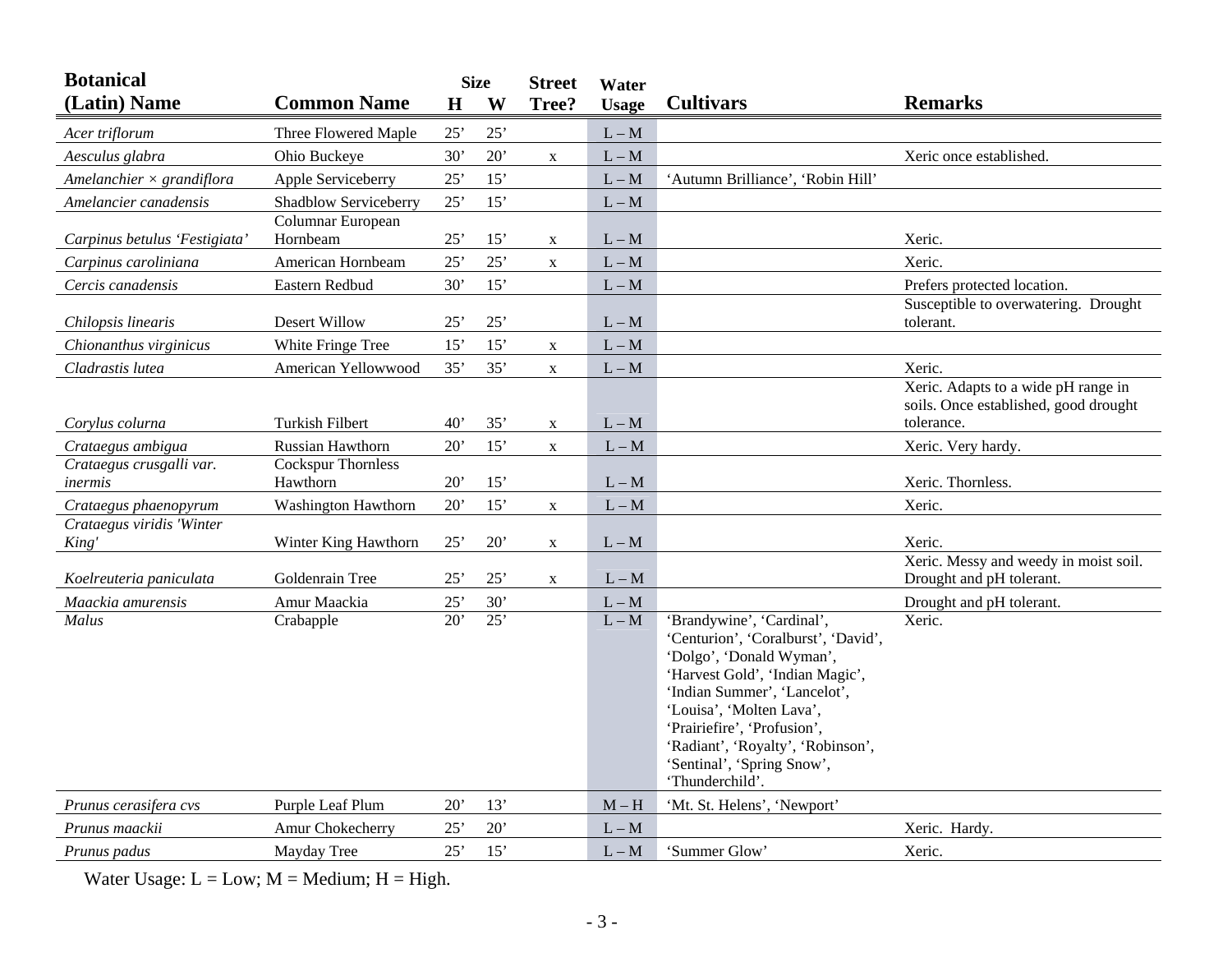| <b>Botanical</b>          |                         | <b>Size</b><br><b>Street</b> |     | Water            |              |                                                             |                                                                     |
|---------------------------|-------------------------|------------------------------|-----|------------------|--------------|-------------------------------------------------------------|---------------------------------------------------------------------|
| (Latin) Name              | <b>Common Name</b>      | $\mathbf H$                  | W   | Tree?            | <b>Usage</b> | <b>Cultivars</b>                                            | <b>Remarks</b>                                                      |
|                           | Canada Red              |                              |     |                  |              |                                                             |                                                                     |
| Prunus virginiana         | Chokecherry             | $25^{\circ}$                 | 20' |                  | $L - M$      | 'Shubert'                                                   | Xeric. Suckers.                                                     |
| Ptelea trifoliata         | Wafer Ash               | 25'                          | 20' | $\mathbf X$      | $L - M$      |                                                             |                                                                     |
|                           |                         |                              |     |                  |              | 'Aristocrat', 'Autumn Blaze',<br>'Chanticleer', 'Redspire', |                                                                     |
| Pyrus calleryana cvs.     | <b>Callery Pear</b>     | 25'                          | 15' | $\mathbf X$      | $L - M$      | 'Stonehill'                                                 |                                                                     |
| Pyrus ussuriensis         | <b>Ussurian Pear</b>    | 25'                          | 20' | $\mathbf X$      | $L - M$      | 'Prairie Gem'                                               | Xeric.                                                              |
| Quercus gambelii          | Gambel Oak              | 15'                          | 25' |                  | L            |                                                             | Xeric, Native.                                                      |
| Quercus Muhlenbergii      | Chinkapin Oak           |                              |     |                  | $L - M$      |                                                             | Xeric.                                                              |
| Quercus undulata          | Wavyleaf Oak            | 15'                          | 13' |                  | L            |                                                             | Xeric, Native.                                                      |
|                           |                         |                              |     |                  |              |                                                             | Good for poor soils and city conditions.                            |
| Sophorica japonica        | Japanese Pagoda Tree    | 60'                          | 30' |                  | $M - H$      |                                                             | Requires winter protection. Does will<br>in alkaline, saline soils. |
| Sorbus Intermedia         | Swedish Whitebeam       |                              |     |                  | $L - M$      |                                                             | Susceptible to sunscald and fire blight.                            |
| Syringa reticulata        | Japanese Tree Lilac     | 20'                          | 20' | X<br>$\mathbf X$ | $M - H$      | 'Ivory Silk'                                                | Xeric.                                                              |
|                           |                         |                              |     |                  |              |                                                             |                                                                     |
|                           |                         |                              |     |                  |              |                                                             |                                                                     |
| <b>Evergreen Trees</b>    |                         |                              |     |                  |              |                                                             |                                                                     |
| Abies concolor            | White Fir               | 50'                          | 30' |                  | $M - H$      |                                                             |                                                                     |
| Picea engelmannii         | Engelmann Spruce        | 60'                          | 25' |                  | $M - H$      |                                                             |                                                                     |
| Picea glauca              | White Spruce            | 30'                          | 15' |                  | $M - H$      | 'Black Hills'                                               | Native. Tolerates moist, well drained                               |
| Picea pungens             | Colorado Spruce         | 60'                          | 30' |                  | $L - M$      |                                                             | conditions.                                                         |
| Picea pungens var. glauca |                         |                              |     |                  |              | 'Baby Blue Eyes', 'Bakeri', 'Fat                            |                                                                     |
| cvs.                      | Colorado Blue Spruce    | 30'                          | 20' |                  | $L - M$      | Albert', 'Hoopsii',                                         |                                                                     |
| Pinus aristata            | <b>Bristlecone Pine</b> | 30'                          | 25' |                  | $\mathbf L$  |                                                             | Xeric, Native. Requires good drainage.                              |
| Pinus bungeana            | Lacebark Pine           | 30'                          | 25' |                  | L            |                                                             |                                                                     |
| Pinus edulis              | Pinyon Pine             | 25'                          | 15' |                  | L            |                                                             | Xeric, Native. Drought tolerant. Must<br>have good drainage.        |
| Pinus flexilis            | Limber Pine             | 35'                          | 35' |                  | $\mathbf L$  | 'Cesarini Blue', 'Vanderwolf's'                             | Xeric, Native.                                                      |
| Pinus heldreichii var.    |                         |                              |     |                  |              |                                                             |                                                                     |
| leucodermis               | <b>Bosnian Pine</b>     | 30'                          | 15' |                  | L            | 'Emerald Arrow', 'Mint Truffle'                             | Xeric.                                                              |
| Pinus nigra               | <b>Austrian Pine</b>    | 50'                          | 30' |                  | $L - M$      | 'Oregon Green' (15' spread)                                 | Xeric.                                                              |
| Pinus ponderosa           | Ponderosa Pine          | 55'                          | 30' |                  | $\mathbf L$  |                                                             | Xeric. Must have good drainage.                                     |
|                           | Southwestern White      |                              |     |                  |              |                                                             |                                                                     |
| Pinus strobiformis        | Pine                    | 50'                          | 25' |                  | $L - M$      |                                                             | Native.                                                             |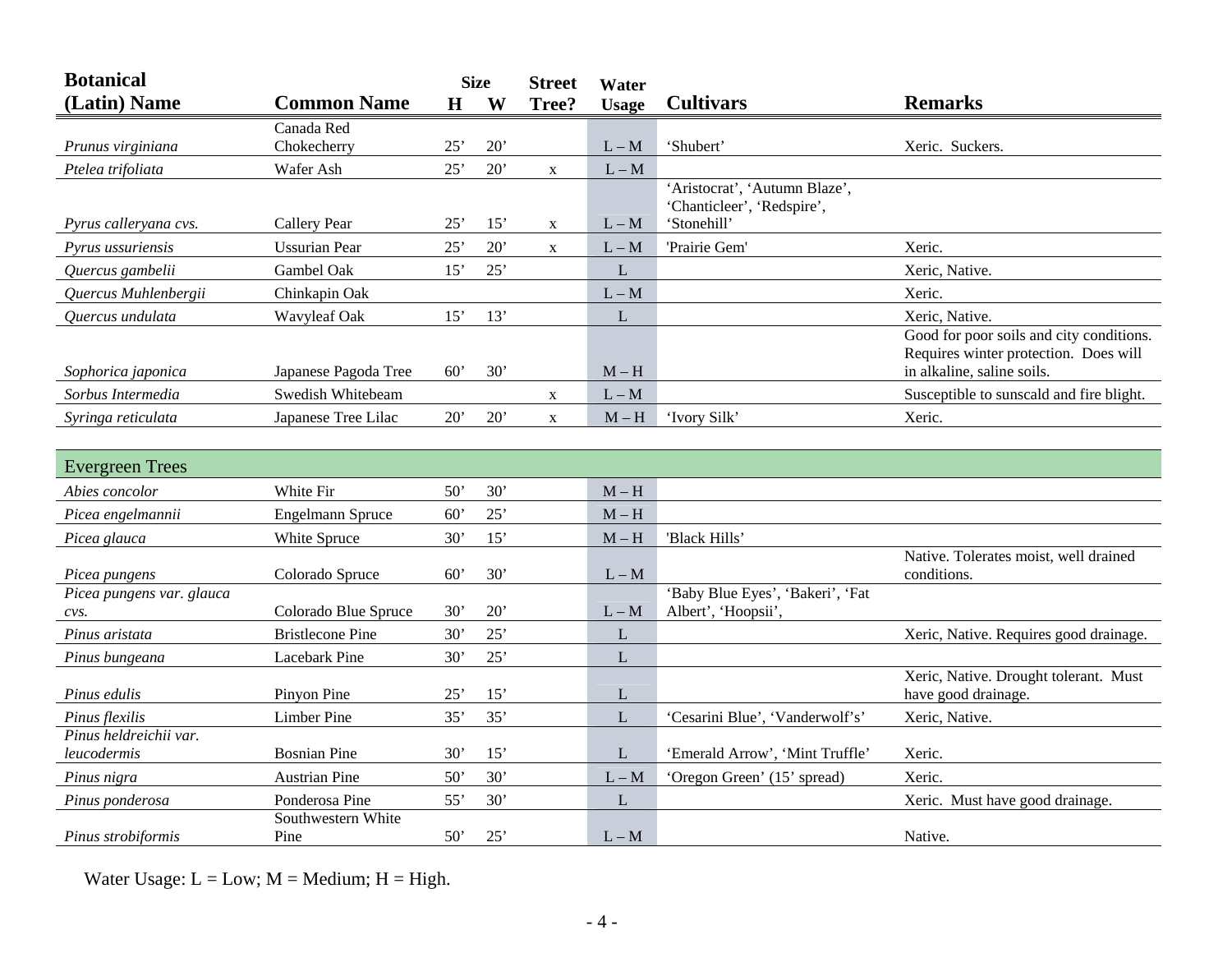| <b>Botanical</b>          |                    |              | <b>Size</b> | <b>Street</b> | Water        |                                  |                            |
|---------------------------|--------------------|--------------|-------------|---------------|--------------|----------------------------------|----------------------------|
| (Latin) Name              | <b>Common Name</b> | $\bf H$      | W           | Tree?         | <b>Usage</b> | <b>Cultivars</b>                 | <b>Remarks</b>             |
| Pinus sylvestris          | <b>Scotch Pine</b> | 50'          | 25'         |               | $L - M$      | 'French Blue'                    |                            |
| Pseudotsuga menziesii     | Douglas Fir        | 60'          | 25'         |               | $M-H$        |                                  | Native. Needs protection.  |
|                           |                    |              |             |               |              |                                  |                            |
| <b>Upright Evergreens</b> |                    |              |             |               |              |                                  |                            |
|                           |                    |              |             |               |              | 'Blue Point', 'Hetzi Upright (5' |                            |
| Juniperus chinensis       | Chinese Juniper    | 13'          | $7^,$       |               | $L - M$      | spread), 'Spartan', 'Spearmint'  | Xeric, Native.             |
| Juniperus monosperma      | One Seed Juniper   | 25'          | 15'         |               | L            |                                  |                            |
|                           |                    |              |             |               |              | 'Blue Haven', Cologreen', 'Gray  |                            |
|                           |                    |              |             |               |              | Gleam', 'Medora' (4' spread),    |                            |
|                           | Rocky Mountain     |              |             |               |              | 'Moonglow', 'Pathfinder',        |                            |
| Juniperus scopulorum      | Juniper            | 15'          | 10'         |               | L            | 'Skyrocket', 'Wichita Blue'      |                            |
| Juniperus utahensis       | Utah Juniper       | $20^{\circ}$ | 20'         |               | L            |                                  |                            |
| Juniperus virginiana      | Eastern Red Cedar  | 35'          | 15'         |               | $L - M$      | 'Burk', 'Hillspire', 'Skyrocket' | Susceptible to snow damage |
|                           |                    |              |             |               |              | 'Columnar', 'Sherwood Compact',  |                            |
| Picea abies               | Norway Spruce      | $20^{\circ}$ | $6^{\circ}$ |               | $M-H$        | Cupressina'                      |                            |
| Taxus x media 'Hicksii'   | Upright Yew        | 20'          | 8'          |               | $L - M$      |                                  | Shade Tolerant             |
| Thuia occidentalis        | Arborvitae         | 15'          | $4^{\circ}$ |               | $L - M$      | 'Emerald'                        |                            |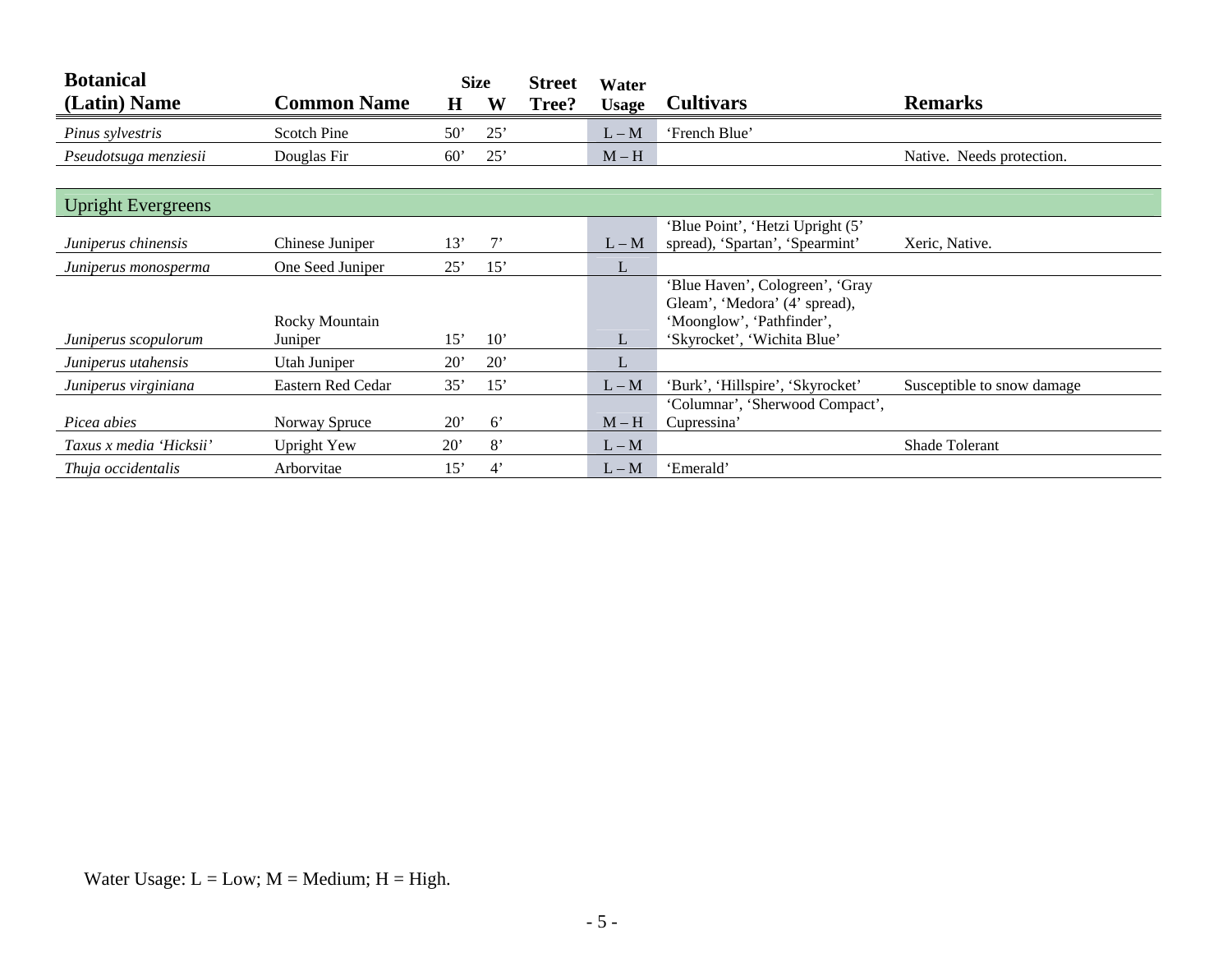|                                               |                                |                | <b>Size</b>    | Parking<br>Lot | Ground      | Water        |                                 |
|-----------------------------------------------|--------------------------------|----------------|----------------|----------------|-------------|--------------|---------------------------------|
| <b>Botanical (Latin) Name</b>                 | <b>Common Name</b>             | H              | W              | Screen?        | Cover?      | <b>Usage</b> | <b>Remarks</b>                  |
| <b>Shrubs</b>                                 |                                |                |                |                |             |              |                                 |
| <b>Evergreen Shrubs</b>                       |                                |                |                |                |             |              |                                 |
| Euonymus fortunei 'Coloratus'                 | Purpleleaf Wintercreeper       | $2^{\circ}$    | $4^{\circ}$    |                | X           | $L - M$      |                                 |
| Euonymus fortunei 'Emerald Gaiety'            | <b>Emerald Gaiety Euonymus</b> | 2              | 4'             |                | $\mathbf X$ | $L - M$      |                                 |
| Euonymus fortunei 'Emerald 'n Gold'           | Emerald 'n Gold Euonymus       | $2^{\circ}$    | 4 <sup>2</sup> |                | X           | $L - M$      |                                 |
| Euonymus kiautschovicus 'Manhattan'           | <b>Manhattan Euonymus</b>      | 4 <sup>7</sup> | $4^"$          | $\mathbf{X}$   |             | $L - M$      |                                 |
| Ilex x meserveae 'Blue Boy', 'Blue Prince'    | Male Hybrid True Holly         | 5'             | 5'             | $\mathbf X$    |             | $L - M$      |                                 |
| Ilex x meserveae 'Blue Girl', 'Blue Princess' | Female Hybrid True Holly       | 5'             | 5'             | $\mathbf X$    |             | $L - M$      | Plant male nearby to pollinate. |
| Juniperus chinensis 'Armstrongii'             | Armstrong Juniper              | 4'             | 5'             | $\mathbf X$    |             | $L - M$      |                                 |
| Juniperus chinensis 'Holbert'                 | Holbert Juniper                | 3'             | 9'             | $\mathbf X$    |             | $L - M$      |                                 |
| Juniperus chinesis 'Hetzii Glauca'            | Hetz Blue Juniper              | 3'             | 8'             | $\mathbf X$    |             | $L - M$      |                                 |
| Juniperus chinesis 'Old Gold'                 | Old Gold Juniper               | 3'             | 5'             | $\mathbf X$    |             | $L - M$      |                                 |
| Juniperus chinesis 'Sea Green'                | Sea Green Juniper              | 4 <sup>2</sup> | $7$ '          | X              |             | $L - M$      |                                 |
| Juniperus communis depressa 'Effusa'          | Effusa Juniper                 | 12"            | $6^{\circ}$    |                | X           | $L - M$      |                                 |
| Juniperus communis 'Green Carpet'             | Green Carpet Juniper           | 10"            | 3'             |                | $\mathbf X$ | $L - M$      |                                 |
| Juniperus communis 'Mondap'                   | Alpine Carpet                  | 8"             | 4'             |                | $\mathbf X$ | $L - M$      |                                 |
| Juniperus horizontalis 'Bar Harbor'           | Bar Harbor Juniper             | $1$ '          | 5'             |                | X           | $L - M$      |                                 |
| Juniperus horizontalis 'Blue Chip'            | <b>Blue Chip Juniper</b>       | 8"             | 5'             |                | $\mathbf X$ | $L - M$      |                                 |
| Juniperus horizontalis 'Hughes'               | Hughes Juniper                 | 12"            | $7$ '          |                | $\mathbf X$ | $L - M$      |                                 |
| Juniperus horizontalis 'Monber'               | Icee Blue Juniper              | 12"            | $6^{\circ}$    |                | $\mathbf X$ | $L - M$      |                                 |
| Juniperus horizontalis 'Prince of Wales'      | Prince of Wales Juniper        | $6$ "          | 5'             |                | $\mathbf X$ | $L - M$      |                                 |
| Juniperus horizontalis 'Wiltonii'             | Wiltoni/Blue Rug Juniper       | 6"             | 5'             |                | $\mathbf X$ | $L - M$      |                                 |
| Juniperus horizontalis 'Mother Lode'          | Mother Lode Juniper            | 6"             | 5'             |                | $\mathbf X$ | $L - M$      |                                 |
| Juniperus horizontalis 'Taylors Blue'         | Dry Ice Juniper                | 3"             | 8'             |                | $\mathbf X$ | $L - M$      |                                 |
| Juniperus horizontalis 'Youngstown'           | Andorra/Youngstown<br>Juniper  | 18"            | $6^{\circ}$    |                | X           | $L - M$      |                                 |
| Juniperus procumbens 'Green Mound'            | Green Mound Juniper            | 12"            | 5'             |                | $\mathbf X$ | $L - M$      |                                 |
| Juniperus sabina 'Arcadia'                    | Arcadia Juniper                | 18"            | 5'             |                | X           | $L - M$      |                                 |
| Juniperus sabina 'Broadmoor'                  | <b>Broadmoor Juniper</b>       | 18"            | 5'             |                | X           | $L - M$      |                                 |
| Juniperus sabina 'Buffalo'                    | <b>Buffalo Juniper</b>         | 12"            | 7              |                | $\mathbf X$ | $L - M$      |                                 |
| Juniperus sabina 'Monna'                      | Calgary Carpet Juniper         | 18"            | 5'             |                | $\mathbf X$ | $L - M$      |                                 |
|                                               |                                |                |                |                |             |              |                                 |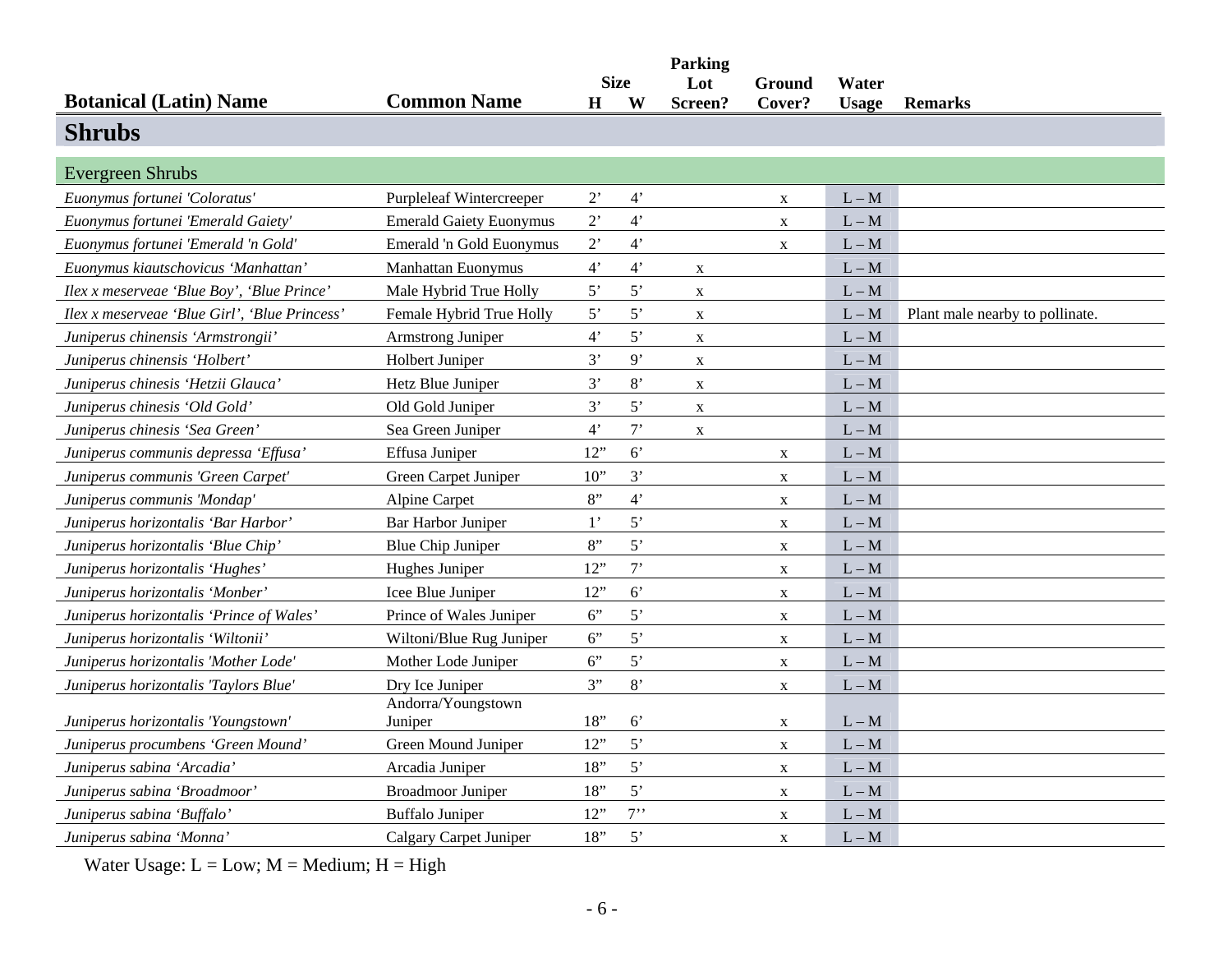|                                       |                                    |                  | <b>Size</b>    | Parking<br>Lot | Ground       | Water        |                |
|---------------------------------------|------------------------------------|------------------|----------------|----------------|--------------|--------------|----------------|
| <b>Botanical (Latin) Name</b>         | <b>Common Name</b>                 | $\mathbf H$      | W              | Screen?        | Cover?       | <b>Usage</b> | <b>Remarks</b> |
| Juniperus sabina 'Scandia'            | Scandia Juniper                    | 18"              | 5'             |                | $\mathbf{X}$ | $L - M$      |                |
| Juniperus sabina 'Sierra Spreader'    | Sierra Spreader Juniper            | 12"              | 5'             |                | $\mathbf x$  | $L - M$      |                |
| Juniperus sabina 'Tamariscifolia'     | Tammy Juniper                      | 5'               | 15'            | $\mathbf X$    |              | $L - M$      |                |
| Juniperus scopulorum 'Table Top Blue' | Table Top Blue Juniper             | $4^{\circ}$      | $7^{\circ}$    | $\mathbf X$    |              | $L - M$      |                |
| Juniperus squamata 'Blue Star'        | <b>Blue Star Juniper</b>           | $4^{\circ}$      | 5'             | X              |              | $L - M$      |                |
| Juniperus virginiana 'Grey Owl'       | Grey Owl Juniper                   | 4'               | 5'             | $\mathbf X$    |              | $L - M$      |                |
| Picea abies 'Repens'                  | <b>Repens Norway Spruce</b>        | 18"              | $4^"$          |                | X            | $M - H$      |                |
| Picea abies 'Pumila'                  | <b>Dwarf Norway Spruce</b>         | $4^{\circ}$      | $6^{\circ}$    | $\mathbf X$    |              | $M - H$      |                |
| Picea pungens 'Glauca Globosa'        | Dwarf Globe Blue Spruce            | 4 <sup>2</sup>   | $5^{\circ}$    | $\mathbf X$    |              | $M - H$      |                |
| Picea pungens 'Mesa Verde'            | Mesa Verde Spruce                  | 3'               | $4^"$          | $\mathbf X$    |              | $M - H$      |                |
| Picea pungens 'R.H. Montgomery'       | <b>Montgomery Spruce</b>           | $6^{\circ}$      | 6 <sup>o</sup> |                |              | $M-H$        |                |
| Picea pungens 'St. Mary's Broom'      | St. Mary's Blue Spruce             | 3'               | $4^{\circ}$    | $\mathbf X$    |              | $M - H$      |                |
| Pinus densiflora 'Umbraculifera'      | Tanyosho Pine                      | 9'               | 9'             |                |              | $M-H$        |                |
| Pinus mugo                            | Mugo Pine                          | $6^{\circ}$      | $8'$           |                |              | $L - M$      |                |
| Pinus mugo 'Mops'                     | Mops Mugo Pine                     | $4^{\circ}$      | $4^{\circ}$    | $\mathbf X$    |              | $L - M$      |                |
| Pinus mugo 'Slowmound'                | Slowmound Mugo Pine                | $4^{\circ}$      | 5'             | $\mathbf X$    |              | $L - M$      |                |
| Pinus mugo 'Whitebud'                 | Whitebud Mugo Pine                 | $4^{\circ}$      | 5'             | X              |              | $L - M$      |                |
| Pinus sylvestris 'Fastigiata'         | Fastigiata Scotch Pine             | 20'              | $4^"$          |                |              | $L - M$      |                |
| Pinus sylvestris 'Hillside Creeper'   | Hillside Creeper Scotch<br>Pine    | $2$ <sup>'</sup> | 5'             |                | $\mathbf X$  | $L - M$      |                |
| Pinus sylvestris 'Nana'               | Nana Scotch Pine                   | 5'               | $5'$           | $\mathbf X$    |              | $L - M$      |                |
| Pyracantha angustifolia 'Gnome'       | Gnome Pyracantha                   | $6^{\circ}$      | $4^"$          | $\mathbf X$    |              | $L - M$      |                |
| Pyracantha coccinea 'Lalandei'        | Laland Pyracantha/Firethorn        | 6 <sup>7</sup>   | $6^{\circ}$    | $\mathbf X$    |              | $L - M$      |                |
| Pyracantha coccinea 'Pauciflora'      | Pauciflora<br>Pyracantha/Firethorn | $6^{\circ}$      | $6^{\circ}$    | $\mathbf X$    |              | $L - M$      |                |
| Pyracantha coccinea 'Wyatti'          | Wyatti Pyracantha/Firethorn        | 4'               | 6 <sup>o</sup> | X              |              | $L - M$      |                |
| Yucca baccata                         | Banana Yucca                       | 3'               | 3'             |                |              | L            | Xeric.         |
| Yucca filamentosa                     | Adam's Needle Yucca                | 3'               | 3              |                |              | L            | Xeric.         |
| Yucca glauca                          | Soapweed Yucca                     | 3'               | 3'             |                |              | L            | Xeric.         |
|                                       |                                    |                  |                |                |              |              |                |
| <b>Deciduous Shrubs</b>               |                                    |                  |                |                |              |              |                |
| Amelanchier alnifolia                 | Saskatoon Serviceberry             | 9'               | 9'             |                | $\mathbf{X}$ | $L - M$      | Xeric. Native. |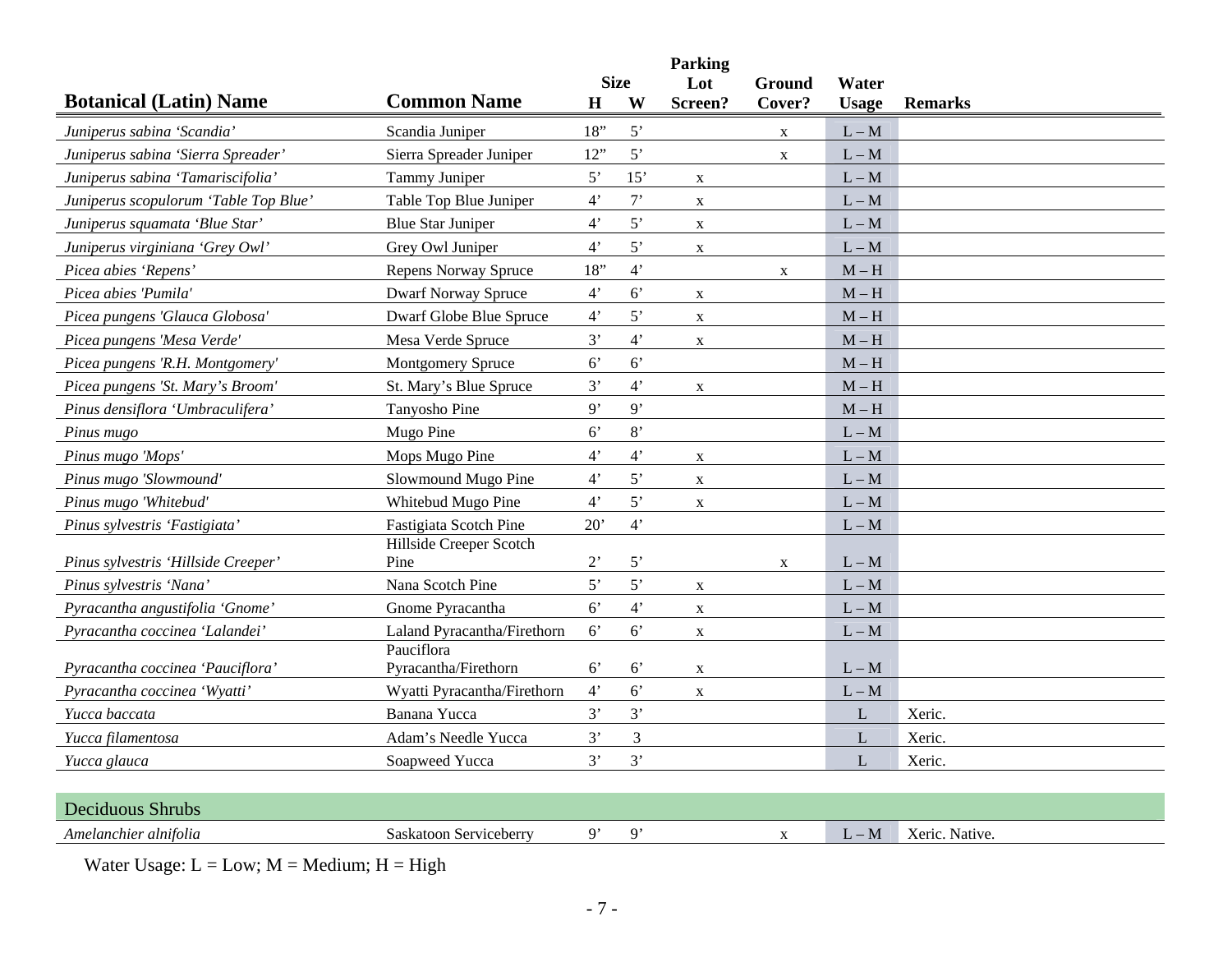|                                               |                                                            |                |                | <b>Parking</b> |             |              |                                         |
|-----------------------------------------------|------------------------------------------------------------|----------------|----------------|----------------|-------------|--------------|-----------------------------------------|
|                                               |                                                            |                | <b>Size</b>    | Lot            | Ground      | Water        |                                         |
| <b>Botanical (Latin) Name</b>                 | <b>Common Name</b>                                         | H              | W              | Screen?        | Cover?      | <b>Usage</b> | <b>Remarks</b>                          |
| Amelanchier alnifolia 'Regent'                | <b>Regent Serviceberry</b>                                 | 10'            | 10'            |                | X           | $L - M$      |                                         |
| Amelanchier canadensis                        | Shadblow Serviceberry                                      | 9'             | 9'             |                |             | $L - M$      | Xeric.                                  |
| Amorpha canescens                             | Leadplant                                                  | $4^{\circ}$    | $6^{\circ}$    | $\mathbf X$    |             | L            | Xeric.                                  |
| Amorpha fruiticosa                            | Indigobush                                                 | $4^"$          | 6'             | $\mathbf X$    |             | L            | Xeric, Native.                          |
| Arctostaphylos x coloradensis 'Panchito'      | Panchito Manzanita                                         | 3'             | $4^{\circ}$    | $\mathbf X$    |             | $L - M$      | Needs winter water.                     |
| Arctostaphylos x coloradoensis                | Colorado Manzanita                                         | 8"             | 4'             |                | $\mathbf X$ | $L - M$      | Native. Needs winter water.             |
| Arctostaphylos x coloradoensis 'Chieftain'    | Chieftain Manzanita                                        | 4"             | 9'             |                |             | $L - M$      | Needs winter water.                     |
| Artemesia frigida                             | Prairie Sagewort                                           | $10$ "         | 12"            |                |             | L            | Xeric.                                  |
| Artemisia 'Powis Castle'                      | Powis Castle Artemisia                                     | 36"            | 48"            |                |             | L            |                                         |
| Artemisia abrotanum                           | Southernwood                                               | 3'             | 36             |                |             | L            | Xeric                                   |
| Artemisia cana                                | Silver Sage                                                | 3'             | 3'             | X              |             | ${\bf L}$    | Very xeric.                             |
| Artemisia dracunculus                         | True Tarragon                                              | 24"            | 24"            |                |             | L            |                                         |
| Artemisia filifolia                           | Sand Sagebrush                                             | 5'             | 6'             |                |             | L            | Xeric.                                  |
| Artemisia tridentata                          | Tall Western Sage                                          | 6 <sup>o</sup> | $6^{\circ}$    |                |             | $\mathbf L$  | Xeric.                                  |
| Atriplex canescens                            | Four Wing Saltbush                                         | 6 <sup>o</sup> | $6^{\circ}$    |                |             | L            | Xeric. Tolerates very high salts.       |
| Atriplex confertifolia                        | Shadscale Saltbush                                         | 5'             | 5'             |                |             | L            | Xeric. Tolerates very high salts.       |
| Berberis thunbergii 'Atropurpurea Nana'       | Crimson Pygmy Barberry                                     | 3'             | $4^"$          | X              |             | L            | Xeric.                                  |
| Berberis thunbergii 'Aurea'                   | Golden Japanese Barberry                                   | 3'             | 3'             | $\mathbf X$    |             | $L - M$      | Xeric.                                  |
| Berberis thunbergii 'Baggatelle'              | <b>Baggatelle Barberry</b>                                 | 3'             | 3'             | $\mathbf X$    |             | $L - M$      | Xeric.                                  |
| Berberis thunbergii 'Kobold'                  | Kobold Barberry                                            | 3'             | 3'             | $\mathbf X$    |             | $L - M$      | Xeric.                                  |
| Berberis thunbergii 'Rose Glow'               | Rose Glow Barberry                                         | 5'             | $6^{\circ}$    | X              |             | L            | Xeric.                                  |
| Berberis thunergii 'Red Leaf'                 | Red Leaf Barberry                                          | 5'             | 5'             | $\mathbf X$    |             | $L - M$      | Xeric.                                  |
| Berberis thunergii var. atropurpurea 'Rose    |                                                            |                |                |                |             |              |                                         |
| $Glow^*$                                      | Rose Glow Barberry                                         | 5'             | $5^{\circ}$    | $\mathbf X$    |             | $L - M$      | Xeric.                                  |
| Berberis x mentorensis                        | <b>Mentor Barberry</b><br><b>Silver Fountain Butterfly</b> | 5'             | 5'             | $\mathbf X$    |             | $L - M$      | Xeric.                                  |
| Buddleia alternifolia 'Argentea'              | Bush                                                       | $6^{\circ}$    | $6^{\circ}$    |                |             | $L - M$      | Does not tolerate heavy soils.          |
| Buddleia davidii spp.                         | <b>Butterfly Bush</b>                                      | $6^{\circ}$    | 6'             |                |             | L            |                                         |
| Caragana arborescens                          | Siberian Peashrub                                          | 8'             | 10'            |                |             | $\mathbf L$  | Xeric. Excellent screen or hedge shrub. |
| Caragana arborescens 'Sutherland'             | Sutherland Peashrub                                        | 15'            | $6^{\circ}$    |                |             | L            |                                         |
| Caragana pygmaea                              | Pygmy Peashrub                                             | 3'             | 5'             | $\mathbf X$    |             | L            | Xeric.                                  |
| Caryopteris $\times$ clandonensis 'Bluebeard' | <b>Bluebeard Spirea</b>                                    | $4^{\circ}$    | 4 <sup>2</sup> | $\mathbf X$    |             | $L - M$      | Xeric.                                  |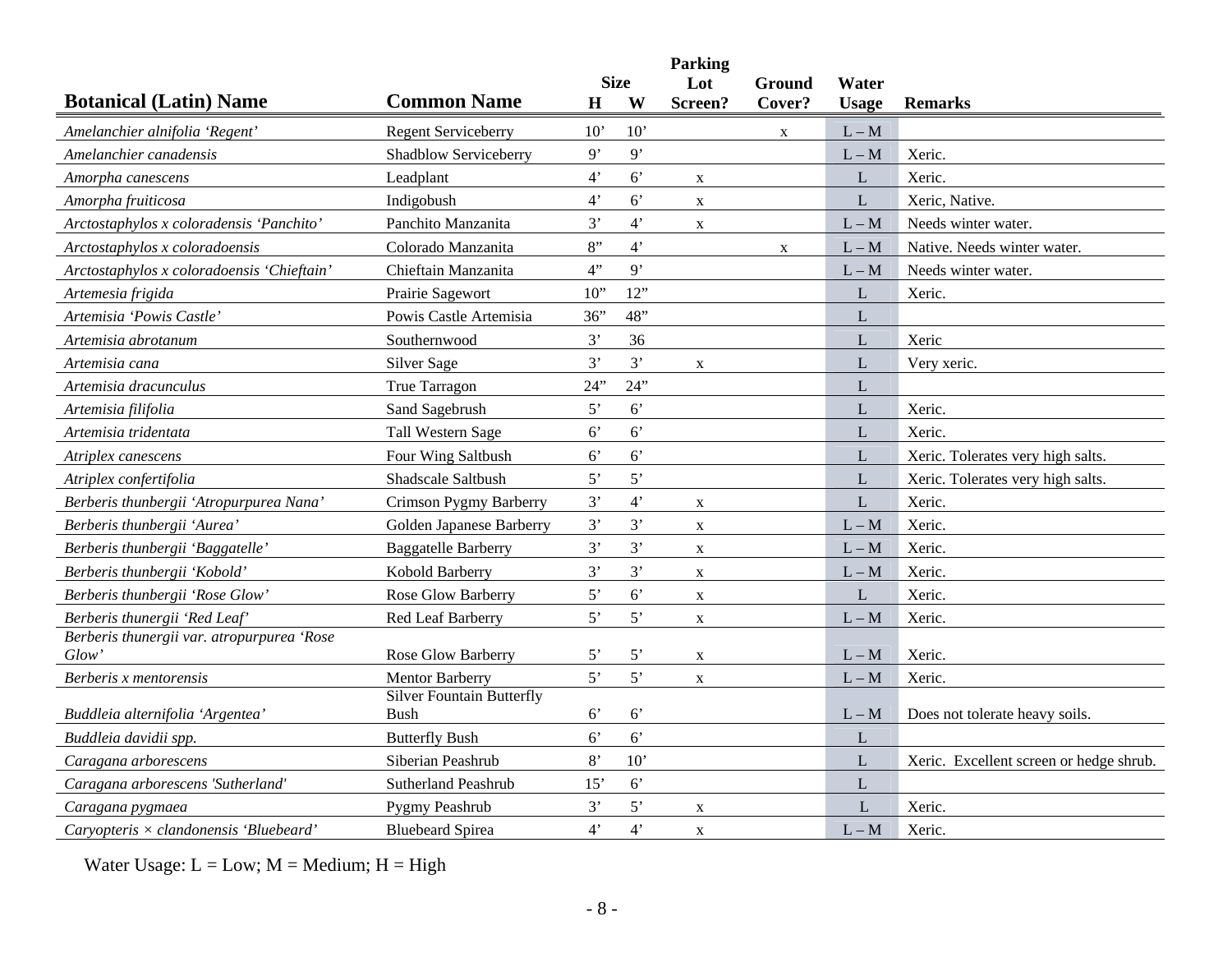|                                                 |                                       |                  | <b>Parking</b><br><b>Size</b> |                |                  |                       |                                         |
|-------------------------------------------------|---------------------------------------|------------------|-------------------------------|----------------|------------------|-----------------------|-----------------------------------------|
| <b>Botanical (Latin) Name</b>                   | <b>Common Name</b>                    | H                | W                             | Lot<br>Screen? | Ground<br>Cover? | Water<br><b>Usage</b> | <b>Remarks</b>                          |
| Caryopteris $\times$ clandonensis 'Dark Knight' | Dark Knight Spirea                    | 3'               | 3'                            | $\mathbf X$    |                  | $L - M$               | Xeric                                   |
| Cercocarpus breviflorus                         | Hairy Mountain Mahogany               | 15'              | 15'                           |                |                  | L                     | Xeric.                                  |
| Cercocarpus intricatus                          | Littleleaf Mountain<br>Mahogany       | 3'               | 3'                            | $\mathbf X$    |                  | L                     | Xeric. Native.                          |
| Cercocarpus ledifolius                          | <b>Curl Leaf Mountain</b><br>Mahogany | 10'              | 10'                           |                |                  | L                     | Xeric.                                  |
| Cercocarpus montanus                            | Mountain Mahogany                     | 13'              | 15'                           |                |                  | L                     |                                         |
| Chaenomeles                                     | Quince                                | 5'               | 5'                            | $\mathbf X$    |                  | $L - M$               |                                         |
| Chamaebatiara millefolium                       | Fernbush                              | $4^"$            | 5'                            | $\mathbf X$    |                  | L                     | Xeric.                                  |
| Chrysothamnus nauseosus                         | Rabbitbrush                           | $4^"$            | $4^{\circ}$                   | $\mathbf X$    |                  | L                     | Xeric. Native. Tolerates salty soils.   |
| Chrysothamnus nauseosus nauseosus               | Dwarf Blue Rabbitbrush                | 3'               | 3'                            | $\mathbf X$    |                  | L                     |                                         |
| Cornus alba 'Argenteo-marginata'                | Variegated Dogwood                    | 8'               | $8'$                          |                |                  | $M - H$               | Good for wet area/drainage.             |
| Cornus alternifolia                             | Pagoda Dogwood                        | 20'              | 15'                           |                |                  | $M-H$                 | Good for wet area/drainage.             |
| Cornus kousa                                    | Kousa Dogwood                         | 15'              | 12'                           |                |                  | $M - H$               | Good for wet area/drainage.             |
| Cornus mas                                      | Cornelian Cherry Dogwood              | 15'              | 11'                           |                |                  | $M - H$               | Good for wet area/drainage.             |
| Cornus racemosa                                 | <b>Gray Dogwood</b>                   | 12'              | 12'                           |                |                  | $M - H$               | Good for wet area/drainage.             |
| Cornus sericea 'Flaviramea'                     | Yellowtwig Dogwood                    | 8'               | $8^\circ$                     |                |                  | $M - H$               | Good for wet area/drainage.             |
| Cornus sericea 'Baileyi'                        | Red Twig Dogwood                      | 8'               | $8'$                          |                |                  | $M - H$               | Good for wet area/drainage.             |
| Cornus sericea 'Cardinal'                       | Cardinal Dogwood                      | 8'               | 8'                            |                |                  | $M - H$               | Good for wet area/drainage.             |
| Cornus sericea 'Kelsevi'                        | Kelsey Dogwood                        | 3'               | 3'                            | $\mathbf X$    |                  | $M - H$               | Good for wet area/drainage.             |
| Cotinus coggygria 'Royal Purple'                | Royal Purple Smokebush                | 12'              | 12'                           |                |                  | $L - M$               |                                         |
| Cotinus coggygria 'Velvet Cloak'                | Velvet Cloak Smokebush                | 12'              | 12'                           |                |                  | $L - M$               |                                         |
| Cotoneaster acutifolia                          | Peking Cotoneaster                    | 6 <sup>7</sup>   | 5'                            |                |                  | $L - M$               |                                         |
| Cotoneaster apiculatus 'Tom Thumb'              | Tom Thumb Cotoneaster                 | $1^{\prime}$     | $4^{\circ}$                   |                | $\mathbf X$      | $L - M$               |                                         |
| Cotoneaster dammeri 'Coral Beauty'              | <b>Coral Beauty</b>                   | 3'               | 5'                            | $\mathbf X$    |                  | $L - M$               |                                         |
| Cotoneaster divaricatus                         | Shrub Cotoneaster                     | 6 <sup>o</sup>   | 6 <sup>o</sup>                |                |                  | $L - M$               |                                         |
| Cotoneaster horizontalis                        | <b>Rock Cotoneaster</b>               | $2$ <sup>'</sup> | 4'                            |                | $\mathbf X$      | $L - M$               |                                         |
| Cotoneaster horizontalis perpusillus            | <b>Ground Cotoneaster</b>             | $1$ '            | 3'                            |                | $\mathbf X$      | $L - M$               |                                         |
| Cotoneaster lucidus                             | <b>Hedge Cotoneaster</b>              | 8'               | $6^{\circ}$                   |                |                  | $L - M$               | Xeric. Excellent hedge or screen shrub. |
| Cowania mexicana                                | Cliffrose                             | 12'              | 8,                            |                |                  | L                     | Native. Xeric. Well drained soils only. |
| Cytisus $\times$ 'Minstead'                     | Minstead Broom                        | 3'               | $4^{\circ}$                   | X              |                  | $L - M$               | Needs winter water.                     |
| Cytisus $\times$ praecox 'Allgold'              | <b>Allgold Warminster Broom</b>       | 3'               | $4^"$                         | $\mathbf X$    |                  | $L - M$               | Needs winter water.                     |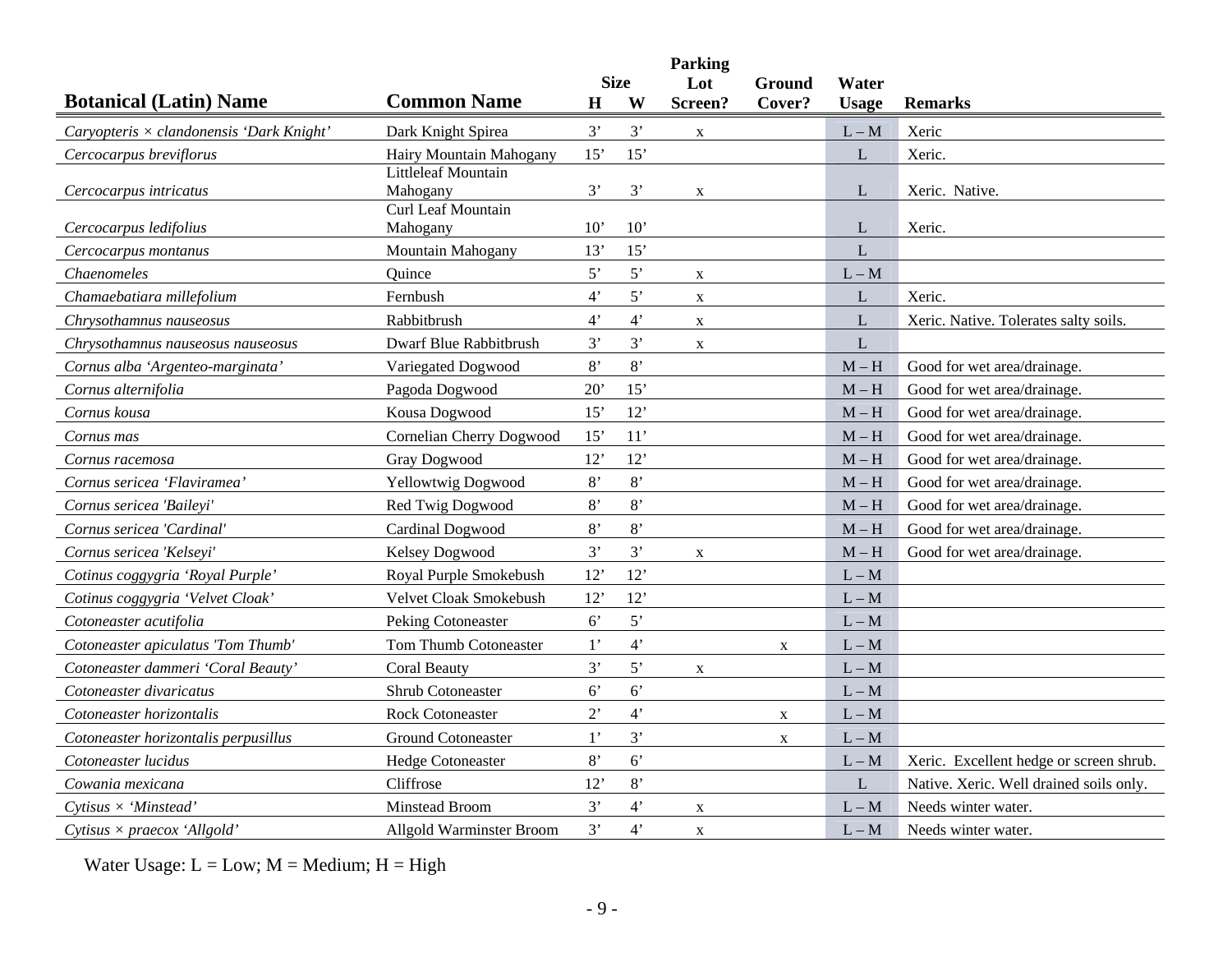|                                    |                                  |             |                | Parking     |        |              |                                       |
|------------------------------------|----------------------------------|-------------|----------------|-------------|--------|--------------|---------------------------------------|
|                                    | <b>Common Name</b>               |             | <b>Size</b>    | Lot         | Ground | Water        |                                       |
| <b>Botanical (Latin) Name</b>      |                                  | H           | W              | Screen?     | Cover? | <b>Usage</b> | <b>Remarks</b>                        |
| Cytisus $\times$ 'Lilac Time'      | Lilac Time Broom                 | 3'          | 4'             | $\mathbf X$ |        | $L - M$      | Needs winter water.                   |
| Cytisus dallimorei 'Lena'          | Scotch Lena Broom                | 3'          | $4^{\circ}$    | $\mathbf X$ |        | $L - M$      | Needs winter water.                   |
| Cytisus purgans 'Spanish Gold'     | Spanish Gold Broom               | 4'          | 5'             | $\mathbf X$ |        | $L - M$      | Needs winter water.                   |
| Cytisus scoparius 'Moonlight'      | <b>Moonlight Broom</b>           | $4^{\circ}$ | 5'             | $\mathbf X$ |        | $L - M$      | Needs winter water.                   |
| Cytisus scoparius 'Burkwoodii'     | Burkwoodii Red Broom             | 3'          | $4^{\circ}$    | $\mathbf X$ |        | $L - M$      | Needs winter water.                   |
| Daphne cneorum 'Ruby Glow'         | Ruby Glow Daphne                 | 12"         | 3'             |             |        | $L - M$      |                                       |
| Daphne x burkwoodii                | <b>Burkwood Daphne</b>           | 3'          | 3'             | $\mathbf X$ |        | $L - M$      |                                       |
| Daphne x burkwoodii 'Carol Mackie' | Carol Mackie Daphne              | 3'          | $3'$           | X           |        | $L - M$      |                                       |
| Ephedra virdis                     | Morman Tea                       | 4'          | 6'             | X           |        | L            | Xeric. Native.                        |
| Euonymus alatus                    | <b>Burning Bush</b>              | 10'         | 10'            |             |        | $\mathbf{M}$ |                                       |
| Euonymus alatus 'Compacta'         | Dwarf burning bush               | 4'          | 3'             | $\mathbf X$ |        | M            |                                       |
| Fallugia paradoxa                  | Apache Plume                     | 4'          | 5'             | $\mathbf X$ |        | L            | Xeric. Native.                        |
|                                    |                                  |             |                |             |        |              | Xeric. Native. Excellent screen or    |
| Forestiera neomexicana             | New Mexico Privet                | 10'         | 12'            |             |        | $L - M$      | hedge shrub. Also an ornamental tree. |
| Fraxinum anomala                   | Single Leaf Ash                  | 20'         | 10'            |             |        | $L - M$      | Xeric.                                |
| Genista Lydia                      | Lydia Broom                      | 18"         | 3'             |             | X      | $L - M$      |                                       |
| Genista tinctoria 'Roval Gold'     | Royal Gold Woadwaxen             | 3'          | 3'             | $\mathbf X$ |        | $L - M$      | Xeric. Needs winter water.            |
| Hibiscus syriacus                  | Rose of Sharon                   | 9'          | $7$ '          |             |        | $L - M$      |                                       |
| Holodiscus dumosus                 | Rock Spirea                      | 5'          | $6^{\circ}$    | $\mathbf X$ |        | $L - M$      | Native. Well drained soils only.      |
| Hypericum kalmianum 'Ames'         | Ames St. Johnswort               | 3'          | 3'             | $\mathbf X$ |        | $L - M$      |                                       |
| Hypericum kalmianum 'Kalm's'       | Kalm's St. Johnswort             | 3'          | 3'             | $\mathbf X$ |        | $L - M$      |                                       |
| Hypericum. 'Hidcote'               | Hidcote St. Johnswort            | 4'          | $4^{\circ}$    | $\mathbf X$ |        | $L - M$      |                                       |
|                                    | Waxflower, fivepetal             |             |                |             |        |              |                                       |
| Jamesia americana                  | cliffbush                        | $6^{\circ}$ | 6'             |             |        | $L - M$      |                                       |
| Kolkwitzia amabilis                | Beautybush                       | 10'         | 12'            |             |        | $L - H$      | Xeric.                                |
| Ligustrum obtusifolium regelianum  | <b>Regel Privet</b>              | 10'         | 12'            |             |        | $L - M$      |                                       |
| Ligustrum vulgare 'Cheyenne'       | Cheyenne Privet                  | 10'         | 12'            |             |        | $L - M$      | Excellent screen or hedge shrub.      |
| Ligustrum vulgare 'Lodense'        | <b>Lodense Privet</b>            | 10'         | 12'            |             |        | $L - M$      |                                       |
| Ligustrum x vicaryi                | Golden Vicary Privet             | 8'          | 5'             |             |        | $L - M$      |                                       |
| Lonicera korolkowii 'Floribunda'   | <b>Blue Velvet Honeysuckle</b>   | 8'          | $8^\circ$      |             |        | $L - M$      | Xeric. Plant Select.                  |
| Lonicera syringantha 'Wolfii'      | <b>Tiny Trumpets Honeysuckle</b> | 4'          | 6 <sup>o</sup> | $\mathbf X$ |        | $L - M$      |                                       |
| Lonicera tatarica 'Arnold Red'     | Arnold Red Honeysuckle           | 4'          | 5'             | $\mathbf X$ |        | $L - M$      | Xeric.                                |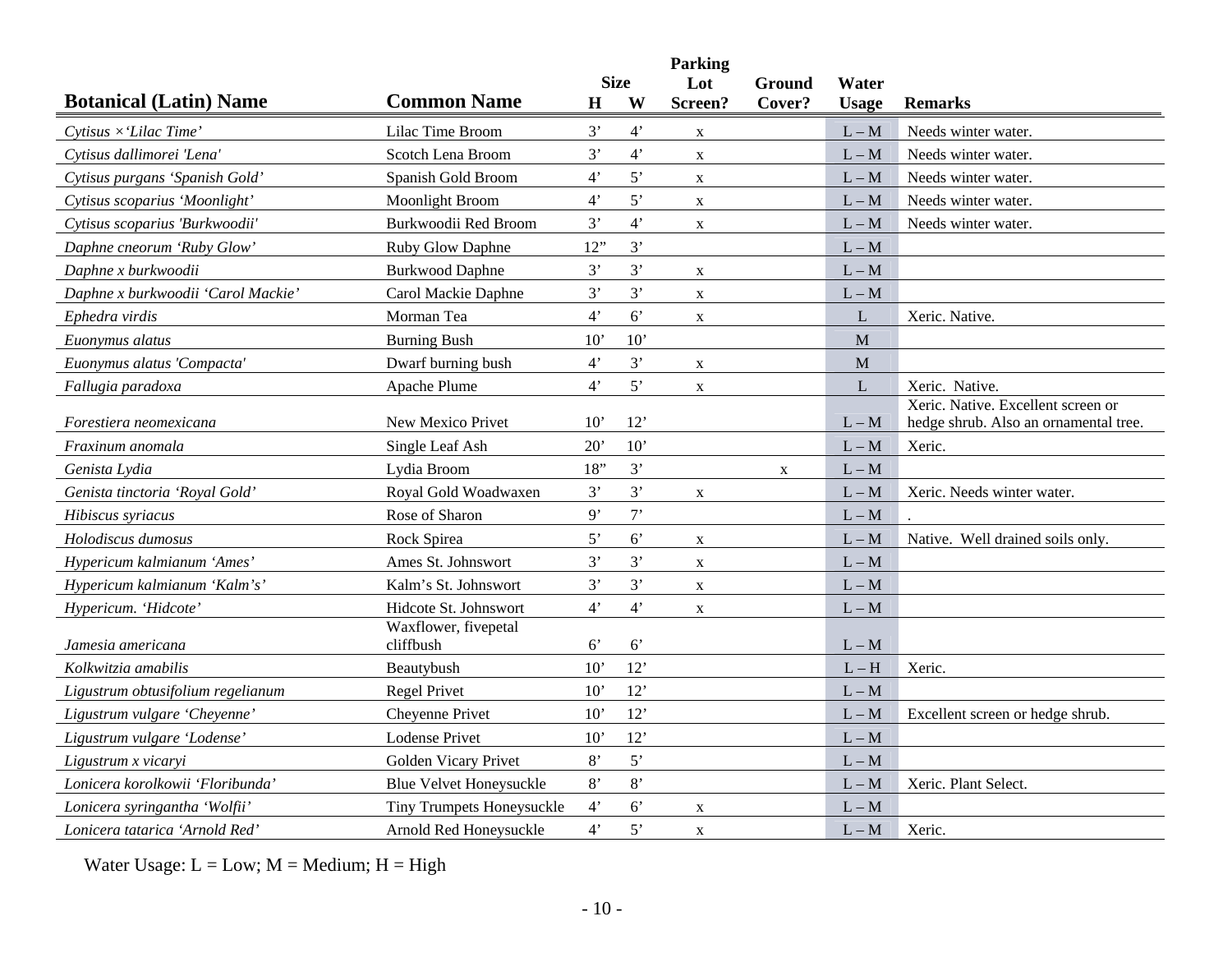|                                        |                                             |                |             | <b>Parking</b> |              |              |                                          |
|----------------------------------------|---------------------------------------------|----------------|-------------|----------------|--------------|--------------|------------------------------------------|
|                                        |                                             |                | <b>Size</b> | Lot            | Ground       | Water        |                                          |
| <b>Botanical (Latin) Name</b>          | <b>Common Name</b>                          | H              | W           | Screen?        | Cover?       | <b>Usage</b> | <b>Remarks</b>                           |
| Lonicera xylosteoides 'Clavey's Dwarf' | Clavey's Dwarf<br>Honeysuckle               | 3'             | $4^{\circ}$ | $\mathbf X$    |              | $L - M$      |                                          |
| Lonicera xylosteoides 'Emerald Mound'  | <b>Emerald Mound</b><br>Honeysuckle         | 3'             | $4^{\circ}$ | $\mathbf X$    |              | $L - M$      |                                          |
| Mahonia aquifolium                     | Oregon Grape Holly                          | 6 <sup>o</sup> | 6'          |                |              | $L - M$      | Very hardy.                              |
| Mahonia aquifolium 'Compacta'          | <b>Compact Oregon Grape</b><br>Holly        | 3'             | $4^{\circ}$ | $\mathbf X$    |              | $L - M$      |                                          |
| Mahonia aquifolium 'Kings Ransom'      | Kings Ransom Grape Holly                    | $6^{\circ}$    | 6'          |                |              | $L - M$      |                                          |
| Mahonia haematocarpa                   | Red Berry Mahonia                           | 3'             | 5'          |                |              | $L - M$      | Xeric.                                   |
| Mahonia repens                         | Creeping Grape Holly                        | 24"            | 5'          |                | X            | $L - M$      | Native.                                  |
| Morus alba 'Chaparral'                 | Weeping Mulberry                            | 12'            | 12'         |                |              | $L - M$      |                                          |
| Peraphyllum ramosissimum               | Squaw Apple                                 | $7$ '          | $7$ '       |                |              | $L - M$      | Native.                                  |
| Perovskia artiplicifolia               | <b>Russian Sage</b>                         | $4^{\circ}$    | $4^{\circ}$ | $\mathbf{X}$   |              | $L - M$      |                                          |
| Philadelphus lewisii 'Cheyenne'        | Cheyenne Mockorange                         | 5'             | 6'          |                |              | $L - M$      | Xeric.                                   |
| Philadelphus microphyllus              | Littleleaf Mockorange                       | 4 <sup>2</sup> | 5'          | $\mathbf{X}$   |              | $L - M$      | Xeric.                                   |
| Physocarpus                            | Ninebark                                    | 7              | $7$ '       |                |              | $L - M$      | Xeric.                                   |
| Potentilla fruticosa 'Gold Drop'       | Gold Drop Potentilla                        | 3'             | 3'          | $\mathbf X$    |              | L            | Native. Needs full sun for best flowers. |
| Potentilla fruticosa 'Jackmanii        | Jackman Potentilla                          | 3'             | 3'          | $\mathbf X$    |              | L            | Native. Needs full sun for best flowers. |
| Potentilla fruticosa 'Katherine Dykes' | Katherine Dykes Potentilla                  | 3'             | 3'          | $\mathbf X$    |              | L            | Native. Needs full sun for best flowers. |
| Potentilla fruticosa 'McKay's White'   | McKay's White Potentilla                    | 3'             | 3'          | $\mathbf{X}$   |              | L            | Native. Needs full sun for best flowers. |
| Potentilla neumanniana                 | Creeping Potentilla                         | 6"             | 24"         |                | $\mathbf X$  | L            | Xeric.                                   |
| Prunus americana                       | American Plum                               | 11'            | 9'          |                |              | $L - M$      | Xeric.                                   |
| Prunus besseyi                         | <b>Western Sand Cherry</b>                  | 5'             | 5'          |                |              | $L - M$      | Xeric. Native.                           |
| Prunus bessevi 'Pawnee Buttes'         | Creeping Western Sand<br>Cherry             | $2^{\prime}$   | 5'          |                | $\mathbf{X}$ | $L - M$      | Xeric. Native. Plant Select              |
| Prunus cistena                         | <b>Purpleleaf Sand Cherry</b>               | 5'             | 5'          |                |              | $L - M$      |                                          |
| Prunus glandulosa                      | <b>Pink Flowering Almond</b>                | 5'             | 5'          | $\mathbf X$    |              | $L - M$      |                                          |
| Prunus tomentosa                       | Nanking Cherry                              | 11'            | 11'         |                |              | $L - M$      | Xeric.                                   |
| Prunus triloba                         | Double Flowering<br>Plum/Rose Tree of China | 8'             | 8'          |                |              | $L - M$      | Prefers protection from strong winds.    |
| Prunus virginiana                      | Common Chokecherry                          | 18'            | 14'         |                |              | $L - M$      | Native.                                  |
| Ptelea trifoliate                      | Wafer Ash/Hoptree                           | 12'            | 12'         |                |              | $L - M$      | Xeric.                                   |
| Rhamnus frangula 'Asplenifolia'        | Fern-leaf Buckthorn                         | 10'            | 10'         |                |              | $L - M$      |                                          |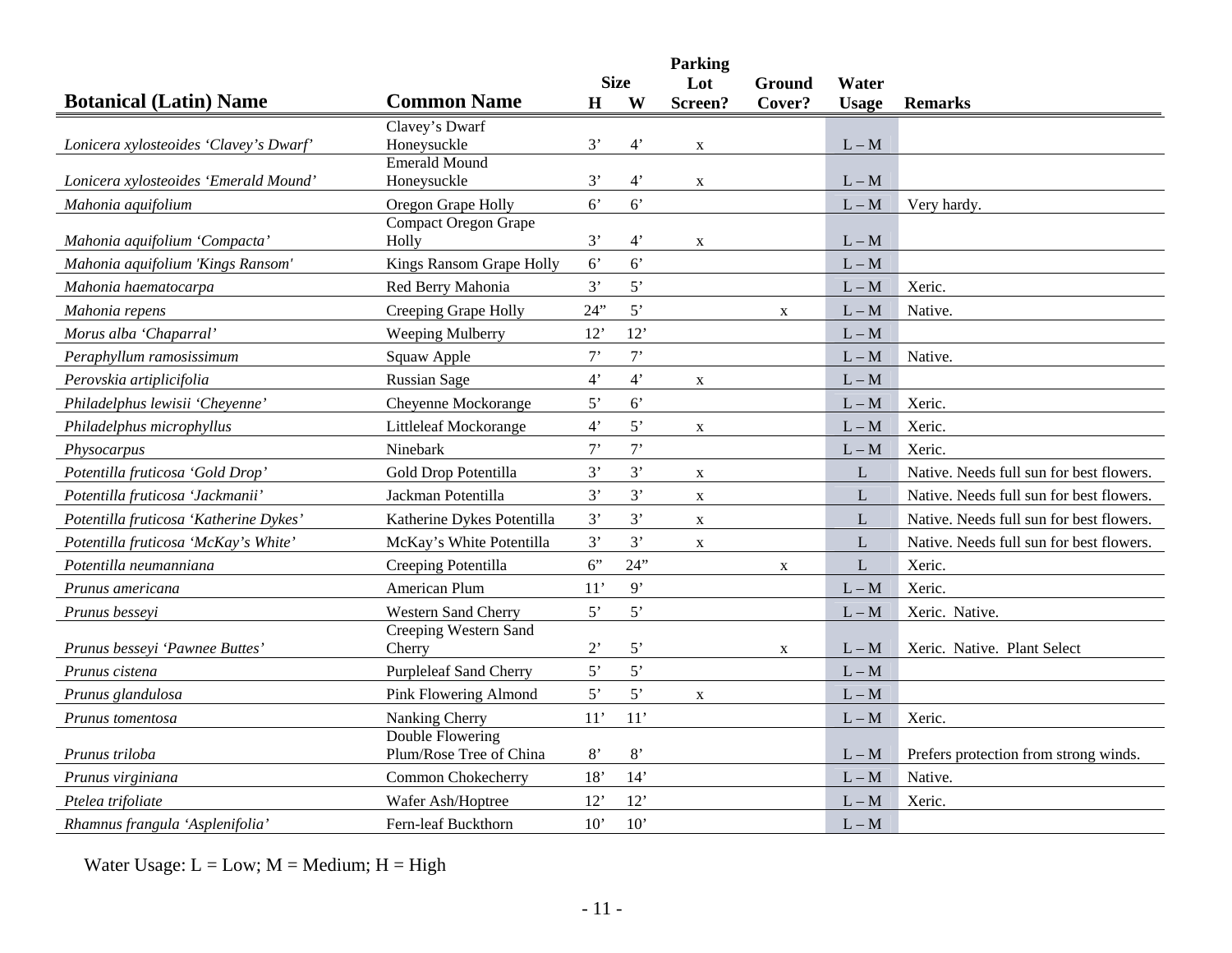|                                    |                               |                  |                | <b>Parking</b>            |             |              |                      |
|------------------------------------|-------------------------------|------------------|----------------|---------------------------|-------------|--------------|----------------------|
|                                    |                               |                  | <b>Size</b>    | Lot                       | Ground      | Water        |                      |
| <b>Botanical (Latin) Name</b>      | <b>Common Name</b>            | $\bf H$          | W              | Screen?                   | Cover?      | <b>Usage</b> | <b>Remarks</b>       |
| Rhamnus frangula 'Columnaris'      | <b>Columnar Buckthorn</b>     | 10'              | $4^{\circ}$    |                           |             | $L - M$      |                      |
| Rhamnus smithii                    | <b>Smith Buckthorn</b>        | $6^{\circ}$      | 6'             |                           |             | $L - M$      |                      |
| Rhus aromatica                     | <b>Fragrant Sumac</b>         | $6^{\circ}$      | 7              |                           |             | $L - M$      | Xeric. Native.       |
| Rhus aromatica 'Grow-Low'          | Gro-Low Sumac                 | $2$ '            | 8'             |                           | $\mathbf X$ | $L - M$      | Xeric.               |
| Rhus glabra                        | Smooth Sumac                  | 10'              | 8'             |                           |             | $L - M$      | Xeric.               |
| Rhus glabra 'Cismontana'           | Rocky Mountain Sumac          | 8'               | 12'            |                           |             | $L - M$      | Xeric. Native.       |
| Rhus glabra 'Laciniata'            | <b>Smooth Cutleaf Sumac</b>   | $6^{\circ}$      | 8'             |                           |             | $L - M$      | Xeric.               |
| Rhus trilobata                     | Three leaf Sumac              | $7$ '            | 7'             |                           |             | L            | Xeric. Native.       |
| Rhus trilobata 'Autumn Amber'      | Autumn Amber Sumac            | 18"              | 7'             |                           | $\mathbf X$ | L            | Xeric.               |
| Rhus typhina                       | <b>Staghorn Sumac</b>         | 10'              | 15'            |                           |             | $L - M$      | Xeric.               |
| Rhus typhina 'Laciniata'           | <b>Staghorn Cutleaf Sumac</b> | 10'              | 12'            |                           |             | $L - M$      | Xeric.               |
| Ribes alpinum                      | Alpine Currant                | 3'               | 5'             | X                         |             | $L - M$      | Xeric. Edible fruit. |
| Ribes aureum                       | Golden Currant                | $6^{\circ}$      | $6^{\circ}$    |                           |             | $L - M$      | Xeric. Edible fruit. |
| Ribes hirtellum                    | Gooseberry                    | 5'               | 6 <sup>o</sup> |                           |             | $L - M$      | Edible fruit.        |
| Ribes nigrum                       | <b>Black Currant</b>          | 5'               | 5'             |                           |             | $L - M$      | Edible fruit.        |
| Ribes sativum 'Red Lake'           | Red Currant                   | 3'               | $4^{\circ}$    | $\boldsymbol{\mathrm{X}}$ |             | M            | Edible fruit         |
|                                    | Carefree Wonder Shrub         |                  |                |                           |             |              |                      |
| $Rosa \times' Meipitac'$           | Rose                          | 3'               | 4'             | $\mathbf X$               |             | $L - M$      |                      |
| Rosa 'Meicoublan'                  | White Meidiland Rose          | $2$ <sup>'</sup> | 5'             |                           | $\mathbf X$ | $L - M$      |                      |
| Rosa 'Meipsidue'                   | Fire Meidiland Rose           | $2$ <sup>,</sup> | $4^{\circ}$    |                           | X           | $L - M$      |                      |
| Rubus deliciosus                   | <b>Boulder Raspberry</b>      | 5'               | 5'             | $\mathbf X$               |             | $L - M$      | Xeric. Native.       |
| Salix exigua                       | Coyote/Sand Bar Willow        | 10'              | $6^{\circ}$    |                           |             | $M - H$      |                      |
| Salix purpurea 'Nana'              | <b>Dwarf Artic Willow</b>     | 8'               | 8'             |                           |             | $M - H$      |                      |
| Sambucus canadensis'Aurea          | Golden Elder                  | 10'              | 10'            |                           |             | M            |                      |
| Sheperdia argentea                 | <b>Silver Buffaloberry</b>    | 9'               | 12'            |                           |             | $L - M$      | Xeric. Native.       |
| Sibiraea laevigata                 | Siberian spiraea              | 5'               | $7$ '          |                           |             | $L - M$      |                      |
| Sorbaria sorbifolia                | Ash Leaf Spriea               | 7'               | $7$ '          | $\mathbf X$               |             | $L - M$      |                      |
| Spiraea $\times$ vanhouttei        | Vanhoutte Spirea              | $6^{\circ}$      | 12'            |                           |             | $L - M$      |                      |
| Spiraea × vanhouttei 'Renaissance' | Renaissance Spirea            | 6 <sup>o</sup>   | $6^{\circ}$    |                           |             | $M - H$      |                      |
| Spiraea bumalda 'Froebelii'        | Froebel Spirea                | 3'               | 3'             | $\mathbf X$               |             | $M - H$      |                      |
| Spiraea bumalda 'Goldflame'        | Goldflame Spirea              | 3'               | 3'             | X                         |             | $M-H$        |                      |
| Spiraea bumalda 'Limemound'        | Limemound Spirea              | 3'               | 3'             | $\mathbf X$               |             | $M - H$      |                      |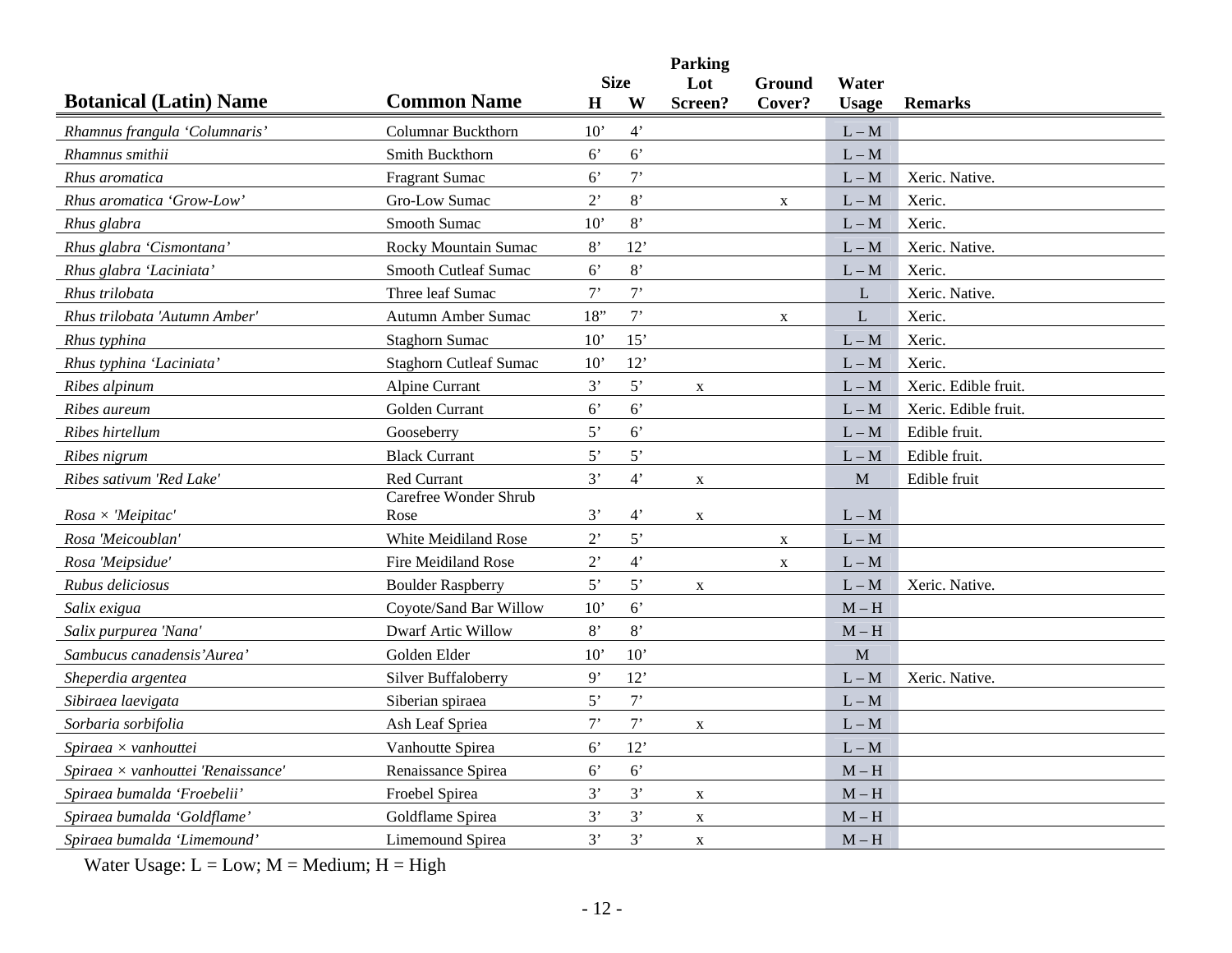|                                                |                               |                |                  | <b>Parking</b> |                  |                       |                |
|------------------------------------------------|-------------------------------|----------------|------------------|----------------|------------------|-----------------------|----------------|
| <b>Botanical (Latin) Name</b>                  | <b>Common Name</b>            | $\bf H$        | <b>Size</b><br>W | Lot<br>Screen? | Ground<br>Cover? | Water<br><b>Usage</b> | <b>Remarks</b> |
| Spiraea bumalda 'Anthony Waterer'              | <b>Anthony Waterer Spirea</b> | 3'             | 4 <sup>2</sup>   | $\mathbf X$    |                  | $M - H$               |                |
| Spiraea fritschiana                            | Fritschiana Spriea            | 3'             | 3'               | $\mathbf X$    |                  | $M - H$               |                |
| Spiraea japonica 'Alpina'                      | Alpine Spirea                 | 3'             | 3'               | $\mathbf X$    |                  | $M - H$               |                |
| Spiraea japonica 'Shibori'                     | Shibori Spirea                | 3'             | 3'               | $\mathbf X$    |                  | $M - H$               |                |
| Spiraea japonica 'Little Princess'             | <b>Little Princess Spirea</b> | 2'             | 3'               |                |                  | $M - H$               |                |
| Spiraea nipponica 'Snowmound'                  | Snowmound Spirea              | 5'             | 8'               |                |                  | $L - M$               |                |
| Spiraea x vanhouttei 'Snowwhite'               | Snowwhite Spriea              | 6'             | $6^{\circ}$      |                |                  | $L - M$               |                |
| Spirea japonica 'Alpina'                       | Daphne Spirea                 | $2^{\circ}$    | 3'               |                |                  | $M-H$                 |                |
| Spirea japonica 'Neon Flash'                   | Neon Flash Spirea             | 3'             | 3'               | $\mathbf X$    |                  | $M - H$               |                |
| Spirea nipponica var. tosaensis                | Cheyenne Snowmound<br>Spirea  | $4^{\circ}$    | $4^{\circ}$      | $\mathbf X$    |                  | $L - M$               |                |
| Spirea trilobata 'Fairy Queen'                 | Fairy Queen Spirea            | 3'             | 3'               | $\mathbf{X}$   |                  | $L - M$               |                |
| Symphoricarpos $\times$ 'Chenault'             | <b>Chenault Coralberry</b>    | 6 <sup>o</sup> | 6'               |                |                  | $L - M$               | Xeric.         |
| Symphoricarpos $\times$ chenaultii 'Hancock'   | Hancock Coralberry            | 6'             | 6'               |                |                  | $L - M$               | Xeric.         |
| Symphoricarpos orbiculatus                     | Coralberry/Indian Currant     | $4^{\circ}$    | $6^{\circ}$      | $\mathbf X$    |                  | $L - M$               | Xeric.         |
| Symphoricarpus albus                           | <b>Snowberry Coralberry</b>   | 4'             | $6^{\circ}$      | $\mathbf X$    |                  | $L - M$               | Xeric.         |
| Syringa $\times$ prestoniae 'Donald Wyman      | Donald Wyman Lilac            | $7^,$          | 7                |                |                  | $L - M$               |                |
| Syringa $\times$ prestoniae 'James MacFarlane' | James MacFarlane Lilac        | $6^{\circ}$    | 6'               |                |                  | $L - M$               |                |
| Syringa $\times$ prestoniae 'Royalty'          | Royalty Lilac                 | 6 <sup>7</sup> | 6 <sup>7</sup>   |                |                  | $L - M$               |                |
| Syringa meyeri                                 | Dwarf Korean Lilac            | $4^{\circ}$    | $4^{\circ}$      | $\mathbf X$    |                  | $L - M$               |                |
| Syringa oblata var. dilatata 'Cheyenne'        | Cheyenne Lilac                | 10'            | 10'              |                |                  | $L - M$               | Xeric.         |
| Syringa patula 'Miss Kim'                      | Miss Kim Lilac                | 4'             | $6^{\circ}$      | $\mathbf X$    |                  | $L - M$               |                |
| Syringa vulgaris                               | Common Lilac                  | 10'            | 10'              |                |                  | $L - M$               | Xeric.         |
| Syringa vulgaris                               | Common Purple Lilac           | 10'            | 12'              |                |                  | $L - M$               |                |
| Syringa vulgaris 'Charles Joly'                | Charles Joly Lilac            | 10'            | 12'              |                |                  | $L - M$               |                |
| Syringa vulgaris alba                          | Common White Lilac            | 10'            | 12'              |                |                  | $L - M$               |                |
| Syringa vulgaris 'Katherine Havemeyer'         | Katherine Havemeyer Lilac     | 12'            | 10'              |                |                  | $L - M$               |                |
| Syringa vulgaris 'Sensation'                   | <b>Sensation Lilac</b>        | 10'            | 10'              |                |                  | $L - M$               |                |
| Syringa x chinensis                            | Chinese Lilac                 | 10'            | 10'              |                |                  | $L - M$               | Xeric.         |
| Syringa x hyacinthiflora 'Mount Baker'         | Mount Baker Lilac             | 12'            | 10'              |                |                  | $L - M$               |                |
| Syringa x hyacinthiflora 'Pocahontas'          | Pocahontas Lilac              | 10'            | 10'              |                |                  | $L - M$               |                |
| Syringa x prestoniae                           | Canadian Lilac                | 10'            | 10'              |                |                  | $L - M$               | Xeric.         |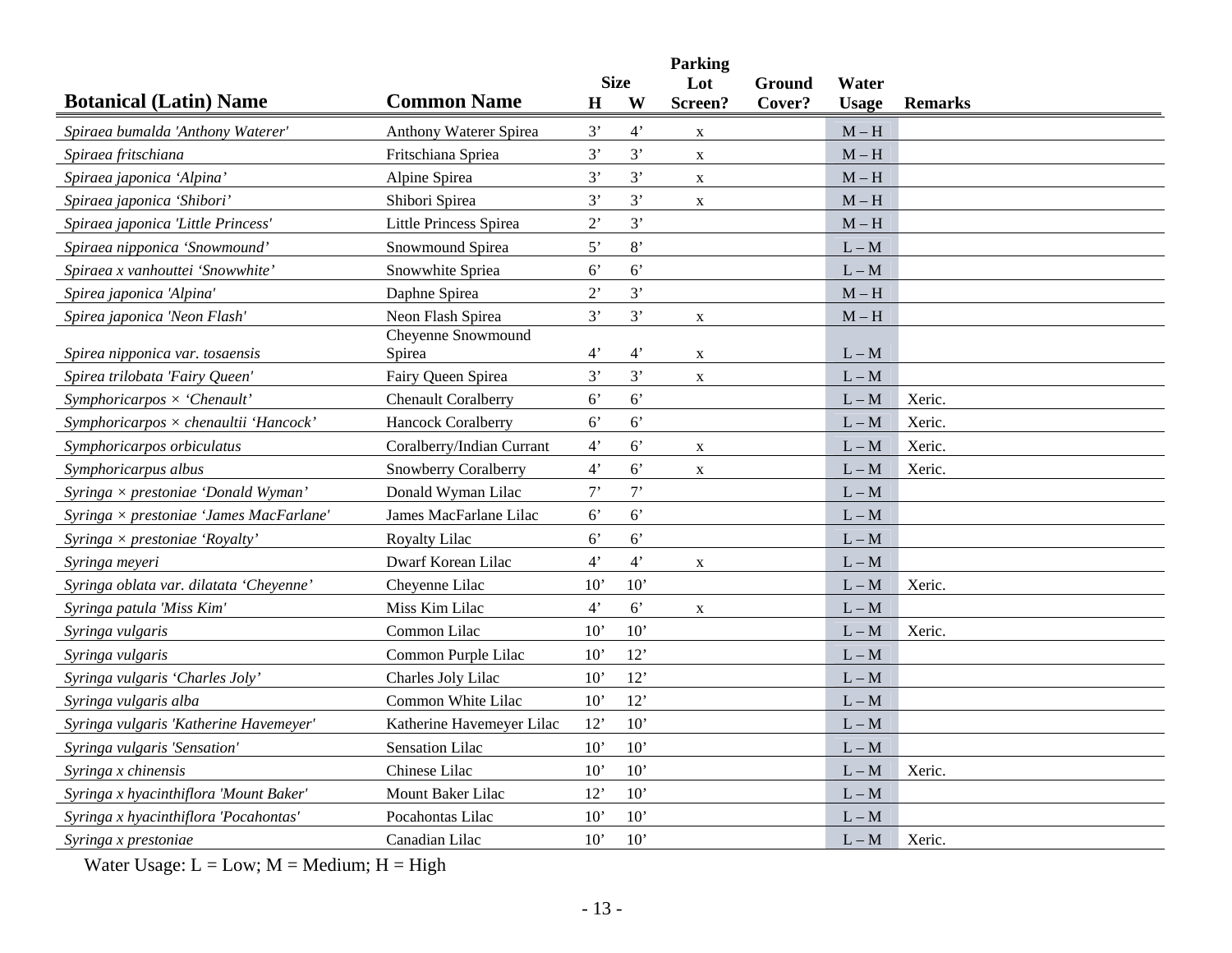|                                          |                                 |                |                | <b>Parking</b> |             |              |                |
|------------------------------------------|---------------------------------|----------------|----------------|----------------|-------------|--------------|----------------|
|                                          |                                 |                | <b>Size</b>    | Lot            | Ground      | Water        |                |
| <b>Botanical (Latin) Name</b>            | <b>Common Name</b>              | $\mathbf H$    | W              | Screen?        | Cover?      | <b>Usage</b> | <b>Remarks</b> |
| Syringa x prestoniae 'Donald Wyman'      | Donald Wyman Lilac              | 10'            | 8'             |                |             | $L - M$      |                |
| Syringa x prestoniae 'James MacFarlane'  | James MacFarlane Lilac          | 10'            | 8'             |                |             | $L - M$      |                |
| Syringa x prestoniae 'Minuet'            | Minuet Lilac                    | 8'             | 6 <sup>o</sup> |                |             | $L - M$      |                |
| Syringa x prestoniae 'Miss Canada'       | Miss Canada Lilac               | 9'             | 8'             |                |             | $L - M$      |                |
| Syringa x prestoniae 'Royalty'           | <b>Royalty Lilac</b>            | 10'            | $6^{\circ}$    |                |             | $L - M$      |                |
| Thuja occidentalis 'Little Giant'        | Little Giant Arborvitae         | 6 <sup>o</sup> | $6^{\circ}$    |                |             | $L - M$      |                |
| Thuja orientalis 'Aurea Nana'            | Golden Arborvitae               | $4^"$          | $4^{\circ}$    | $\mathbf{X}$   |             | $L - M$      |                |
| Veronica liwanensis                      | <b>Turkish Speedwell</b>        | $1/2$ "        | 18"            |                | $\mathbf X$ | $L - M$      | Xeric.         |
| Viburnum $\times$ burkwoodii             | <b>Burkwood Viburnum</b>        | 8'             | 8'             |                |             | $L - M$      |                |
| Viburnum carlesii                        | Koreanspice Viburnum            | 6 <sup>7</sup> | $6^{\circ}$    |                |             | $L - M$      |                |
| Viburnum dentatum                        | Arrowwood Viburnum              | 10'            | 10'            |                |             | $L - M$      |                |
| Viburnum dentatum 'Christom'             | <b>Blue Muffin Viburnum</b>     | $6^{\circ}$    | 6 <sup>o</sup> |                |             | $L - M$      |                |
| Viburnum dentatum 'Ralph Senior'         | Autumn Jazz Viburnum            | 10'            | 10'            |                |             | $L - M$      |                |
| Viburnum lantana                         | Wayfaring Viburnum              | 8'             | 10'            |                |             | $L - M$      |                |
| Viburnum lantana 'Mohican'               | Mohican Viburnum                | $7^,$          | 8'             |                |             | $L - M$      | Hardy.         |
| Viburnum lentago                         | Nannyberry Viburnum             | 12'            | 12'            |                |             | $L - M$      |                |
| Viburnum opulus                          | European Cranberrybush          | 12'            | 12'            |                |             | $L - M$      |                |
| Viburnum opulus 'Roseum'                 | Snowball Bush                   | 12'            | 12'            |                |             | $L - M$      |                |
| Viburnum opulus 'Compactum'              | European Compact<br>Cranberry   | $5^{\circ}$    | $5^{\circ}$    |                |             | $L - M$      |                |
| Viburnum opulus 'Nanum'                  | <b>Dwarf European Cranberry</b> | 3'             | 3'             | X              |             | $L - M$      |                |
| Viburnum prunifolium                     | <b>Blackhaw Viburnum</b>        | 12'            | 12'            |                |             | $L - M$      |                |
| Viburnum trilobum                        | American Cranberrybush          | 12'            | 12'            |                |             | $L - M$      |                |
| Viburnum trilobum 'Compactum'            | <b>Dwarf American Cranberry</b> | 5'             | 5'             |                |             | $L - M$      |                |
| Viburnum x rhytidophylloides 'Alleghany' | Alleghany Viburnum              | 8'             | $8^\circ$      |                |             | $L - M$      |                |
| Weigela florida 'Java Red'               | Java Red Weigela                | $4^{\circ}$    | $4^{\circ}$    | $\mathbf X$    |             | $L - M$      |                |
| Weigela florida 'Pink Princess'          | Pink Princess Weigela           | $4^{\circ}$    | $4^"$          | $\mathbf X$    |             | $L - M$      |                |
| Weigela florida 'Red Prince'             | Red Prince Weigela              | $4^{\circ}$    | $4^{\circ}$    | $\mathbf X$    |             | $L - M$      |                |
| Weigela florida 'Variegata'              | Variegata Weigela               | 4'             | $4^"$          | X              |             | $L - M$      |                |
| Yucca spp.                               | Yucca                           |                | Varies         |                |             | L            | Xeric.         |
|                                          |                                 |                |                |                |             |              |                |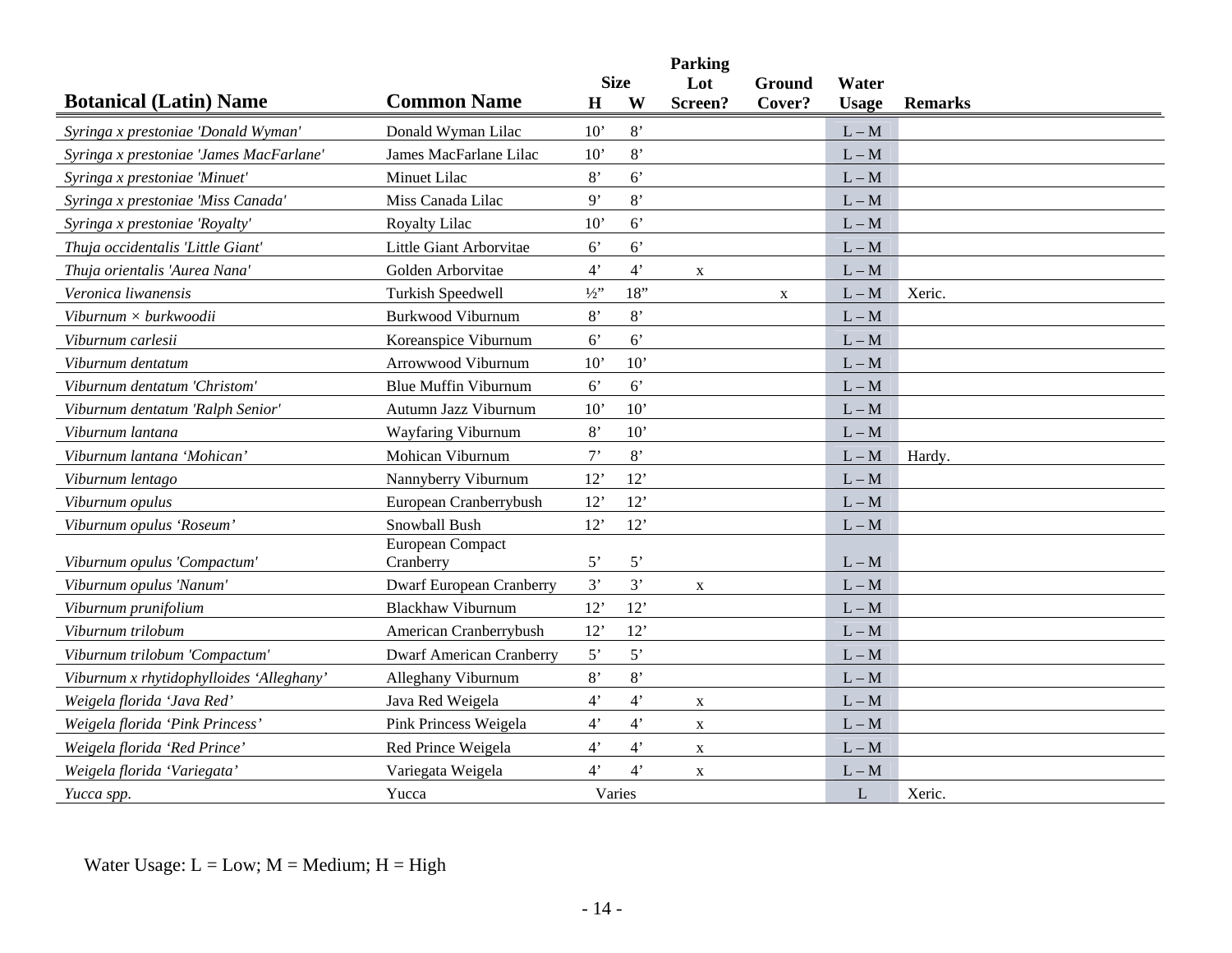|                               |                       |                  |                  | <b>Parking</b> |                  |                       |                                       |
|-------------------------------|-----------------------|------------------|------------------|----------------|------------------|-----------------------|---------------------------------------|
| <b>Botanical (Latin) Name</b> | <b>Common Name</b>    | H                | <b>Size</b><br>W | Lot<br>Screen? | Ground<br>Cover? | Water<br><b>Usage</b> | <b>Remarks</b>                        |
| Perennials                    |                       |                  |                  |                |                  |                       |                                       |
| Achillea spp.                 | Yarrow                | $2$ <sup>'</sup> | $2^{\circ}$      |                |                  | $L - M$               | Xeric.                                |
| Agastache spp.                | Hyssop                | 3'               | 30"              |                |                  | $L - M$               | Xeric.                                |
| Alcea rosea                   | Hollyhock             | 3'               | $2$ <sup>'</sup> |                |                  | $L - M$               |                                       |
| Alchemilla mollis             | Lady's Mantle         | 6"               | 24"              |                |                  | $L - M$               | Needs shade.                          |
| Alyssoides utriculata         | Bladderpod            | 18"              | 18"              |                |                  | $L - M$               |                                       |
| Alyssum saxatile              | Alyssum               | 6"               | 8"               |                |                  | $L - M$               |                                       |
| Amsonia jonesii               | Jones' Bluestar       | 24"              | 24"              |                |                  | $L - M$               | Xeric.                                |
| Anacyclus depressus           | <b>Atlas Daisy</b>    | 12"              | 12"              |                |                  | $L - M$               |                                       |
| Anemone sylvestris            | <b>Snow Drop</b>      | 12"              | 12"              |                |                  | $L - M$               |                                       |
| Antennaria dioica             | Pussytoes             | 3"               | 12"              |                |                  | $L - M$               | Needs protection. Shade to part sun.  |
| Aquilegia hybrids             | Columbine             | 24"              | 12"              |                |                  | $L - M$               | Native.                               |
|                               |                       |                  |                  |                |                  |                       | Xeric. Native. Does not tolerate foot |
| Arctostaphylos uva-ursi       | Kinnikinnick          | 10"              | 15'              |                | X                | $L - M$               | traffic.                              |
| Artemisia spp.                | Sage                  | 12"              | 12"              |                |                  | $L - M$               |                                       |
| Asclepias tuberosa            | <b>Butterfly Weed</b> | 15"              | 15"              |                |                  | $L - M$               |                                       |
| Aster                         | Aster                 | 15"              | $2^{\circ}$      |                | $\mathbf X$      | $L - M$               |                                       |
| Aurinia saxatilis             | <b>Basket of Gold</b> | 12"              | 12"              |                |                  | $L - M$               | Xeric.                                |
| Bergenia cordifolia           | Bergenia              | 12"              | 12"              |                |                  | $L - M$               |                                       |
| Berlandiera Ivrata            | Chocolate Flower      | 18"              | 24"              |                |                  | $L - M$               | Xeric.                                |
| Callirhoe involucrata         | Prairie Winecup       | 8"               | 24"              |                |                  | $L - M$               |                                       |
| Calylophus spp.               | Sundrops              | 6"               | 8"               |                |                  | $L - M$               |                                       |
| Campanula spp.                | Bellflower/Bluebells  | 6"               | 18"              |                |                  | $L - M$               | Native.                               |
| Catananche caerulea           | Cupids Dart           | 18"              | 24"              |                |                  | $L - M$               |                                       |
| Centaurea spp.                | Cornflower            | $2^{\circ}$      | 2.5'             |                |                  | $L - M$               |                                       |
| Centranthus ruber             | Jupiter's Beard       | 3'               | $2$ <sup>'</sup> |                |                  | $L - M$               |                                       |
| Cerastium tomentosum          | Snow-in-Summer        | 8"               | 3'               |                | $\mathbf{X}$     | $L - M$               | Xeric.                                |
| Ceratoides lanata             | Winter Fat            | 24"              | 14"              |                |                  | $\mathbf L$           | Xeric. Very salt tolerant.            |
| Ceratostigma plumbaginoides   | Leadwort/Plumbago     | $1$ '            | $2$ <sup>'</sup> |                | $\mathbf X$      | $L - M$               |                                       |
| Chrysanthemum coccineum       | Daisy(Painted)        | 18"              | 18"              |                |                  | $L - M$               |                                       |
| Coreopsis grandiflora         | Coreopsis/Tickseed    | 18"              | 12"              |                |                  | $L - M$               | Xeric.                                |
| Cotula 'Tiffendell Gold'      | Creeping Gold Buttons | 4"               | 24"              |                |                  | $L - M$               |                                       |
|                               |                       |                  |                  |                |                  |                       |                                       |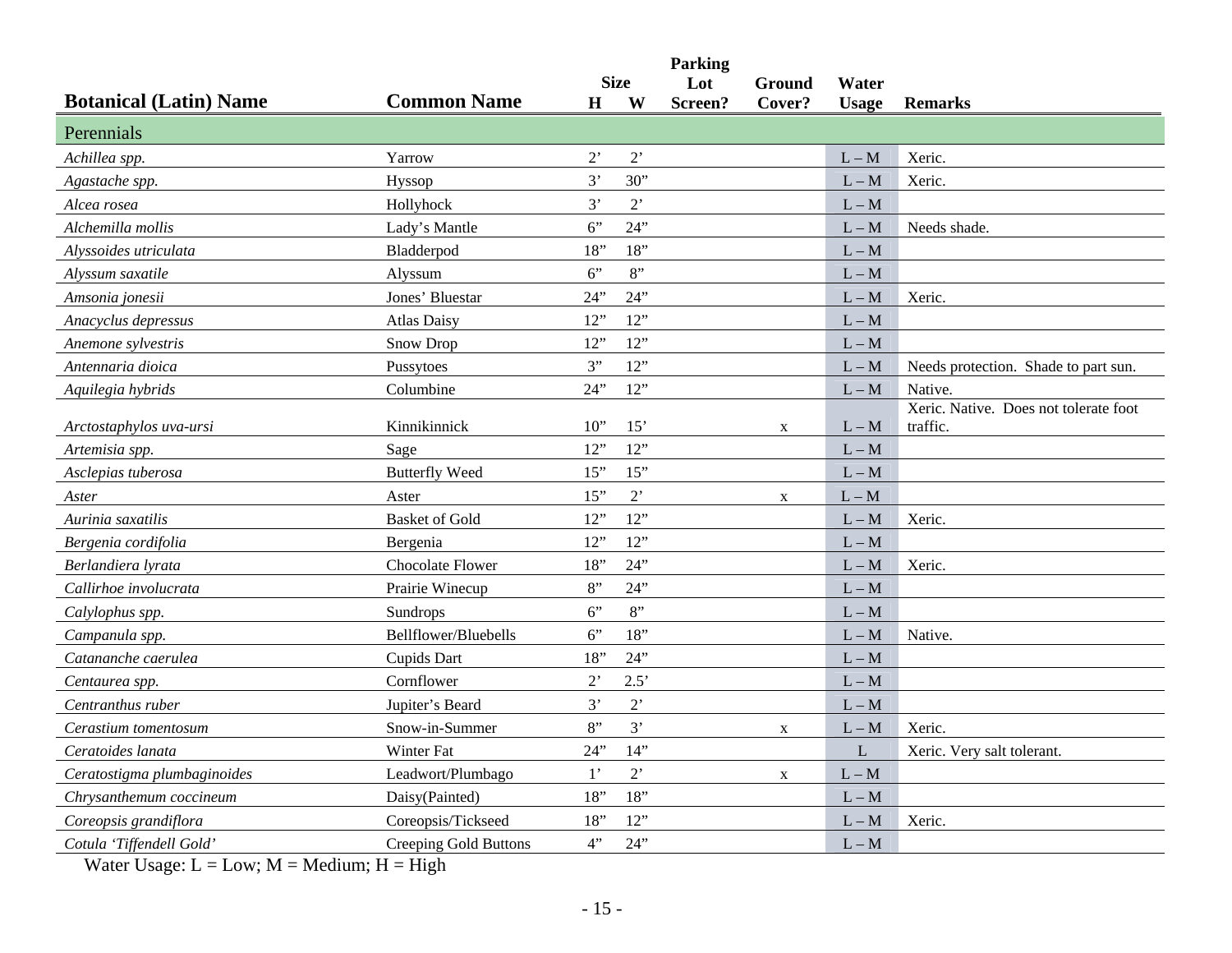|                               |                             |                |                  | <b>Parking</b> |                  |                       |                                        |
|-------------------------------|-----------------------------|----------------|------------------|----------------|------------------|-----------------------|----------------------------------------|
| <b>Botanical (Latin) Name</b> | <b>Common Name</b>          | $\mathbf H$    | <b>Size</b><br>W | Lot<br>Screen? | Ground<br>Cover? | Water<br><b>Usage</b> | <b>Remarks</b>                         |
| Crocus spp.                   | Crocus                      | 4"             | 4"               |                |                  | $L - M$               |                                        |
| Dalea purpureum               | Purple Prairie Clover       | 18"            | 18"              |                |                  | $L - M$               |                                        |
| Delosperma spp.               | Ice Plant                   | 4"             | 24"              |                | $\mathbf X$      | $L - M$               | Xeric. Does not tolerate foot traffic. |
| Dianthus spp.                 | Dianthus                    |                | Varies           |                |                  | $L - M$               |                                        |
| Diascia integerrima           | Coral Canyon Twinspur       | $10$ "         | 8"               |                |                  | $L - M$               |                                        |
| Dicentra spectabilis          | <b>Bleeding Heart</b>       | 36"            | 24"              |                |                  | $M - H$               |                                        |
| Digitalis spp.                | Foxgloves                   | 5"             | 8"               |                |                  | $L - M$               |                                        |
| Dracocephallum spp.           | Dragonshead                 |                | Varies           |                |                  | $L - M$               |                                        |
| Echinacea spp.                | Coneflower                  | 30"            | 2'               |                |                  | $L - M$               |                                        |
| Echinocereus                  | <b>Hedgehog Cactus</b>      |                | Varies           |                |                  | $L - M$               |                                        |
| Echium amoenum                |                             | 18"            | 24"              |                |                  | $L - M$               |                                        |
| Epilobium fleischeri          | Alpine Willowherb           | 12"            | 8"               |                |                  | $L - M$               |                                        |
| Erigeron compositus           | <b>Cutleaf Daisy</b>        | 2"             | 4"               |                |                  | $L - M$               |                                        |
| Erigeron scopulinus           | Winn Falls Fleabane         | 1"             | 12"              |                |                  | $L - M$               |                                        |
| Eriogonum umbellatum          | Sulphur Flower, Buckwheat   | 12"            | 12"              |                |                  | $L - M$               |                                        |
| Erodium chrysanthum           | Stork's Bill                | 4"             | 10"              |                |                  | $L - M$               |                                        |
| Eschscholzia californica      | California Poppy            | 10"            |                  |                |                  | $L - M$               |                                        |
| Escobaria spp.                | <b>Foxtail Cactus</b>       | 2"             | 2"               |                |                  | $L - M$               |                                        |
| Euphorbia polychroma          | <b>Cushion Spurge</b>       | 15"            | 24"              |                | $\mathbf X$      | $L - M$               |                                        |
| Fallopia japonica             | Japanese Fleece Flower      | 18"            | 24"              |                |                  | $L - M$               |                                        |
| Gaillardia spp.               | <b>Blanket Flower</b>       | $2^{\circ}$    | $2^{\circ}$      |                |                  | $L - M$               |                                        |
| Galium odoratum               | Sweet Woodruff              | 12"            | 24"              |                | X                | $L - M$               | Xeric.                                 |
| Gaura lindheimeri             | <b>Whirling Butterflies</b> | 30"            | 30"              |                |                  | $L - M$               |                                        |
| Gazania linearis              | Gazania                     | 3"             | 10"              |                | $\mathbf X$      | $L - M$               |                                        |
| Geranium spp.                 | Cranesbill                  | 18"            | 18"              |                |                  | $L - M$               |                                        |
| Gutierrezia sarothrae         | Snakeweed                   | 18"            | 18"              |                |                  | L                     | Native.                                |
| Gypsophilia paniculata        | <b>Baby's Breath</b>        | 24"            | 24"              |                |                  | $L - M$               | Xeric.                                 |
| Helianthemum spp.             | Sunrose                     | 6"             | 12"              |                |                  | $L - M$               |                                        |
| Helianthus spp.               | Sunflower                   | 4 <sup>2</sup> | $2^,$            |                |                  | $L - M$               |                                        |
| Hemerocallis hybrids          | Daylily                     |                | Varies           |                |                  | $L - M$               | Xeric. Native.                         |
| Hesperaloe spp.               | Yucca                       | 18"            | 18"              |                |                  | $L - M$               | Xeric.                                 |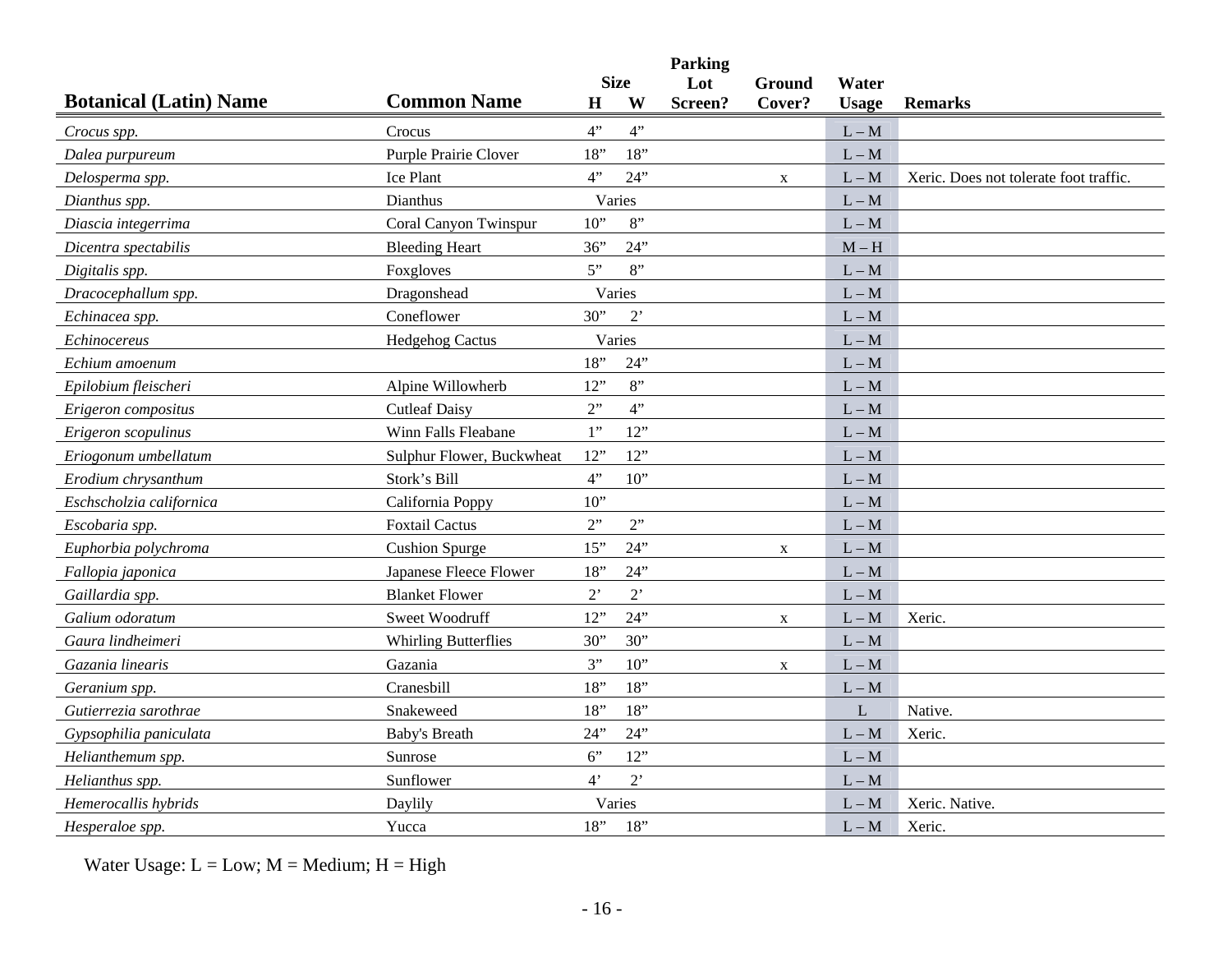| <b>Size</b><br>Lot<br>Ground<br>Water<br><b>Botanical (Latin) Name</b><br><b>Common Name</b><br>W<br>$\mathbf H$<br>Screen?<br>Cover?<br><b>Usage</b><br><b>Remarks</b><br>18"<br>18"<br>Coral Bells<br>$L - M$<br>Heuchera sanguinea<br>24"<br>Hosta<br>24"<br>$M - H$<br>Prefers shade.<br>Hosta spp.<br>6"<br><b>Sundancer Daisy</b><br>3"<br>Hymenoxys acaulis<br>$L - M$<br>3"<br>4"<br>Hymenoxys richardsonii<br>Pingue Rubberweed<br>$M - H$<br>12"<br>Candytuft<br>10"<br>$L - M$<br>Iberis sempervirens<br>18"<br>Iris<br>24"<br>Iris hybrids<br>$L - M$<br>Xeric.<br>12"<br>12"<br><b>Torch Lily</b><br>Xeric<br>Kinphofia spp.<br>$L - M$<br>12"<br>6"<br>Lamium maculatum<br><b>Spotted Dead Nettle</b><br>$M-H$<br>$\mathbf X$<br>18"<br>18"<br>Lavender<br>$L - M$<br>Lavandula spp.<br>24"<br>Shasta Daisy<br>30"<br>$L - M$<br>Leucanthemum $\times$ superbum<br>24"<br>Gayfeather<br>24"<br>Xeric.<br>$L - M$<br>Liatris spicata<br>24"<br>Sea Lavender<br>24"<br>$L - M$<br>Limonium latifolium |
|-------------------------------------------------------------------------------------------------------------------------------------------------------------------------------------------------------------------------------------------------------------------------------------------------------------------------------------------------------------------------------------------------------------------------------------------------------------------------------------------------------------------------------------------------------------------------------------------------------------------------------------------------------------------------------------------------------------------------------------------------------------------------------------------------------------------------------------------------------------------------------------------------------------------------------------------------------------------------------------------------------------------|
|                                                                                                                                                                                                                                                                                                                                                                                                                                                                                                                                                                                                                                                                                                                                                                                                                                                                                                                                                                                                                   |
|                                                                                                                                                                                                                                                                                                                                                                                                                                                                                                                                                                                                                                                                                                                                                                                                                                                                                                                                                                                                                   |
|                                                                                                                                                                                                                                                                                                                                                                                                                                                                                                                                                                                                                                                                                                                                                                                                                                                                                                                                                                                                                   |
|                                                                                                                                                                                                                                                                                                                                                                                                                                                                                                                                                                                                                                                                                                                                                                                                                                                                                                                                                                                                                   |
|                                                                                                                                                                                                                                                                                                                                                                                                                                                                                                                                                                                                                                                                                                                                                                                                                                                                                                                                                                                                                   |
|                                                                                                                                                                                                                                                                                                                                                                                                                                                                                                                                                                                                                                                                                                                                                                                                                                                                                                                                                                                                                   |
|                                                                                                                                                                                                                                                                                                                                                                                                                                                                                                                                                                                                                                                                                                                                                                                                                                                                                                                                                                                                                   |
|                                                                                                                                                                                                                                                                                                                                                                                                                                                                                                                                                                                                                                                                                                                                                                                                                                                                                                                                                                                                                   |
|                                                                                                                                                                                                                                                                                                                                                                                                                                                                                                                                                                                                                                                                                                                                                                                                                                                                                                                                                                                                                   |
|                                                                                                                                                                                                                                                                                                                                                                                                                                                                                                                                                                                                                                                                                                                                                                                                                                                                                                                                                                                                                   |
|                                                                                                                                                                                                                                                                                                                                                                                                                                                                                                                                                                                                                                                                                                                                                                                                                                                                                                                                                                                                                   |
|                                                                                                                                                                                                                                                                                                                                                                                                                                                                                                                                                                                                                                                                                                                                                                                                                                                                                                                                                                                                                   |
|                                                                                                                                                                                                                                                                                                                                                                                                                                                                                                                                                                                                                                                                                                                                                                                                                                                                                                                                                                                                                   |
|                                                                                                                                                                                                                                                                                                                                                                                                                                                                                                                                                                                                                                                                                                                                                                                                                                                                                                                                                                                                                   |
| 18"<br>Butter and Eggs<br>18"<br>Linaria vulgaris<br>$L - M$                                                                                                                                                                                                                                                                                                                                                                                                                                                                                                                                                                                                                                                                                                                                                                                                                                                                                                                                                      |
| 12"<br>18"<br>Xeric. Native.<br><b>Blue Flax</b><br>$L - M$<br>Linum perenne                                                                                                                                                                                                                                                                                                                                                                                                                                                                                                                                                                                                                                                                                                                                                                                                                                                                                                                                      |
| 24"<br>24"<br>$L - M$<br>Lupinu polyphyllus<br>Lupine                                                                                                                                                                                                                                                                                                                                                                                                                                                                                                                                                                                                                                                                                                                                                                                                                                                                                                                                                             |
| Tolerates light traffic. Excellent for                                                                                                                                                                                                                                                                                                                                                                                                                                                                                                                                                                                                                                                                                                                                                                                                                                                                                                                                                                            |
| Creeping Jenny/Moneywort<br>3"<br>$6^{\circ}$<br>$M - H$<br>wet locations.<br>Lysimachia nummularia                                                                                                                                                                                                                                                                                                                                                                                                                                                                                                                                                                                                                                                                                                                                                                                                                                                                                                               |
| 6"<br>Melampodium leucanthum<br><b>Blackfoot Daisy</b><br>$10$ "<br>$L - M$                                                                                                                                                                                                                                                                                                                                                                                                                                                                                                                                                                                                                                                                                                                                                                                                                                                                                                                                       |
| Desert four-o'-clock<br>30"<br>Mirabilis multiflora<br>30"<br>$L - M$                                                                                                                                                                                                                                                                                                                                                                                                                                                                                                                                                                                                                                                                                                                                                                                                                                                                                                                                             |
| 18"<br>Beebalm<br>$2^{\circ}$<br>$L - M$<br>Monarda didymus                                                                                                                                                                                                                                                                                                                                                                                                                                                                                                                                                                                                                                                                                                                                                                                                                                                                                                                                                       |
| Varies<br>Grape Hyacinth<br>Muscari spp<br>$L - M$<br>$\mathbf X$                                                                                                                                                                                                                                                                                                                                                                                                                                                                                                                                                                                                                                                                                                                                                                                                                                                                                                                                                 |
| $2$ <sup>,</sup><br>$2^{\circ}$<br>Catmint<br>$L - M$<br>Nepeta spp.<br>X                                                                                                                                                                                                                                                                                                                                                                                                                                                                                                                                                                                                                                                                                                                                                                                                                                                                                                                                         |
| Xeric. Native. Formerly Oenothera<br>4"<br>24"<br><b>Evening Primrose</b><br>Oenothera freemontii<br>$L - M$<br>Macrocarpa                                                                                                                                                                                                                                                                                                                                                                                                                                                                                                                                                                                                                                                                                                                                                                                                                                                                                        |
| 12"<br>12"<br>$L - M$<br>Oreganum Spp.<br>Oregano                                                                                                                                                                                                                                                                                                                                                                                                                                                                                                                                                                                                                                                                                                                                                                                                                                                                                                                                                                 |
| 24"<br>24"<br>Paeonia hybrids<br>$M - H$<br>Peony                                                                                                                                                                                                                                                                                                                                                                                                                                                                                                                                                                                                                                                                                                                                                                                                                                                                                                                                                                 |
| Varies<br>Penstemon<br>$L - M$<br>Penstemon spp.                                                                                                                                                                                                                                                                                                                                                                                                                                                                                                                                                                                                                                                                                                                                                                                                                                                                                                                                                                  |
| 36"<br>36"<br>Perovskia atriplicifolia<br><b>Russian Sage</b><br>$L - M$                                                                                                                                                                                                                                                                                                                                                                                                                                                                                                                                                                                                                                                                                                                                                                                                                                                                                                                                          |
| 8"<br>3'<br>Persicaria affinis<br>Himalayan Border Jewel<br>$L - M$<br>Vigorous ground cover for slopes.<br>$\mathbf X$                                                                                                                                                                                                                                                                                                                                                                                                                                                                                                                                                                                                                                                                                                                                                                                                                                                                                           |
| Phlomis russeliana<br>Hardy Jerusalem Sage<br>$L - M$                                                                                                                                                                                                                                                                                                                                                                                                                                                                                                                                                                                                                                                                                                                                                                                                                                                                                                                                                             |
| <b>Moss Phlox</b><br>6"<br>3'<br>Phlox subulata<br>Xeric.<br>$L - M$<br>X                                                                                                                                                                                                                                                                                                                                                                                                                                                                                                                                                                                                                                                                                                                                                                                                                                                                                                                                         |
| <b>Obedient Plant</b><br>Physostegia virginiana<br>$L - M$<br>'Goodness grows' or 'Red Fox'                                                                                                                                                                                                                                                                                                                                                                                                                                                                                                                                                                                                                                                                                                                                                                                                                                                                                                                       |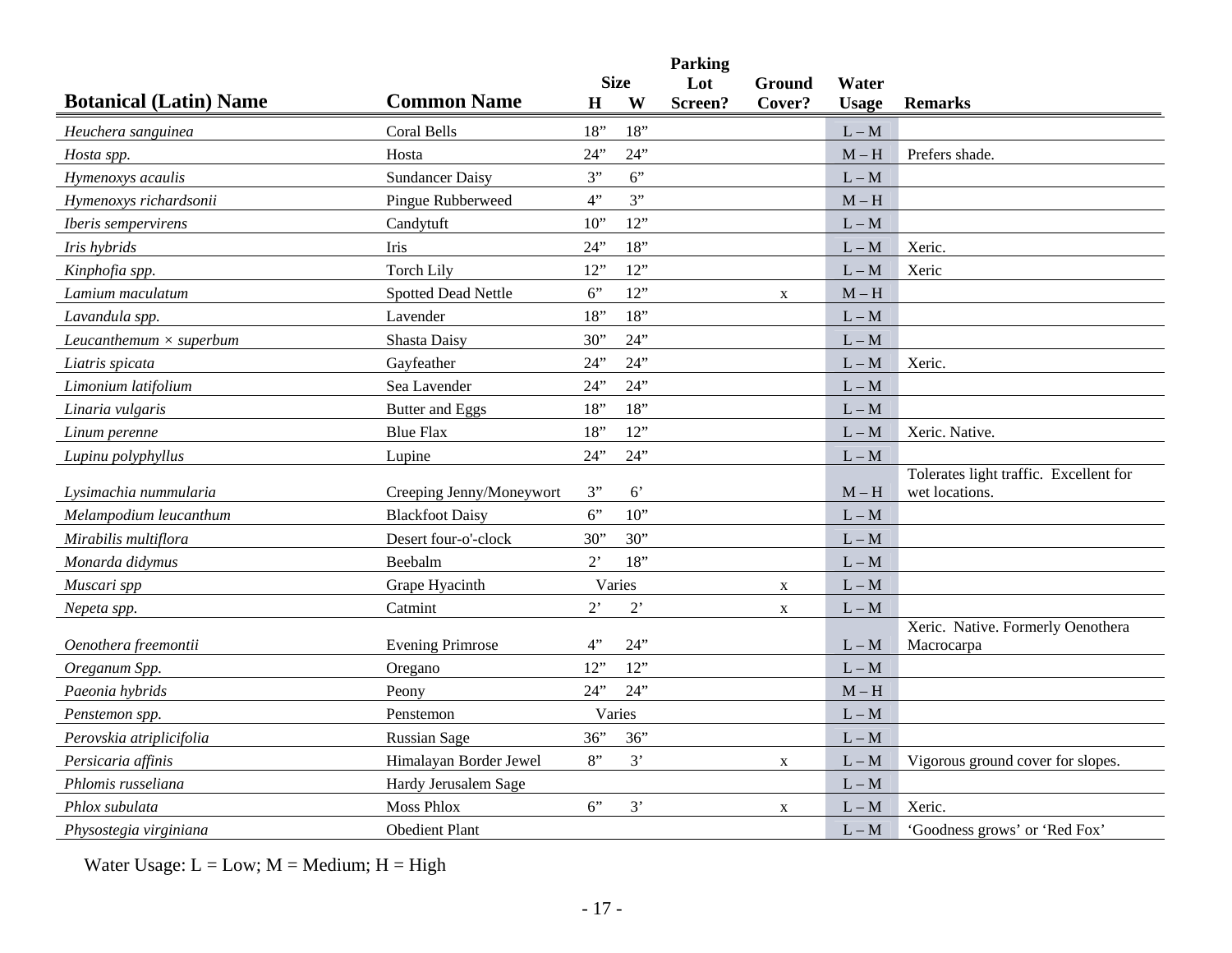|                                |                           |             |                  | <b>Parking</b> |             |              |                |
|--------------------------------|---------------------------|-------------|------------------|----------------|-------------|--------------|----------------|
|                                |                           |             | <b>Size</b>      | Lot            | Ground      | Water        |                |
| <b>Botanical (Latin) Name</b>  | <b>Common Name</b>        | $\mathbf H$ | W                | Screen?        | Cover?      | <b>Usage</b> | <b>Remarks</b> |
| Psilostrophe tagetina          | <b>Wholly Paperflower</b> | $2$ '       | $2^{\circ}$      |                |             | $L - M$      |                |
| Pulsatilla spp.                | Pasque Flower             | 12"         | 18"              |                |             | $L - M$      |                |
| Ratibida spp.                  | Coneflower                | 18"         | 18"              |                |             | $L - M$      |                |
| Rudbeckia hirta pulcherrina    | <b>Black eyed Susan</b>   | $2^{\circ}$ | $2^{\circ}$      |                |             | $L - M$      |                |
| Salvia azurea var. grandiflora | Pitcher Sage              | 48"         | 36"              |                |             | $L - M$      |                |
| Salvia spp.                    | Salvia                    | 12"         | 12"              |                |             | $L - M$      | Xeric.         |
| Santolina chamaecyphrissus     | <b>Lavender Cotton</b>    | 18"         | $2$ <sup>'</sup> |                |             | $L - M$      |                |
| Saponaria ocymoides            | Soapwort                  | 6"          | 18"              |                |             | $L - M$      |                |
| Satureja Montana v. illyrica   | Winter Savory             | 12"         | 12"              |                |             | $L - M$      |                |
| Scabiosa spp.                  | Pincushion Flower         | 12"         | $2^{\circ}$      |                |             | $L - M$      |                |
| Schizachyrium scoparium        | Little Bluestem           | 30"         | 18"              |                |             | $L - M$      |                |
| Scrophularia macrantha         | New Mexico Figwort        | 12"         | 12"              |                |             | $L - M$      |                |
| Scutellaria resinosa           | <b>Sticky Skullcap</b>    | 8"          | 8"               |                |             | $L - M$      |                |
| Sedum spp.                     | Stonecrop                 | 12"         | 18"              |                | X           | $L - M$      | Xeric.         |
| Sempervivum hybrids            | Hens and Chicks           |             | Varies           |                |             | $L - M$      |                |
| Solidago spp.                  | Goldenrod                 | 24"         | 24"              |                |             | $L - M$      |                |
| Sphaeralcea munroana           | Monroe's Globemallow      | 6"          | 24"              |                |             | $L - M$      |                |
| Stachys lanata                 | Lamb's Ears               | 18"         | 18"              |                |             | $L - M$      |                |
| Stanleya pinnata               | Prince's Plume            | 24"         | 24"              |                |             | $L - M$      |                |
| Tanacetum densum               | Partridge Feather         | $1^{\circ}$ | $1^{\circ}$      |                |             | $L - M$      |                |
| Tanacetum niveum               | <b>Snow Daisy</b>         | 24"         | 24"              |                |             | $L - M$      |                |
| Teucrium spp.                  | Germander                 | 6"          | 12"              |                | $\mathbf X$ | $L - M$      |                |
| Thymus spp.                    | Thyme                     | 4"          | 18"              |                | $\mathbf X$ | $L - M$      | Xeric.         |
| Tradescantia occidentalis      | Western Spiderwort        | 12"         | 6"               |                |             | $L - M$      |                |
| Tulipa spp.                    | Tulips                    |             | Varies           |                |             | $L - M$      |                |
| Veronica spp.                  | Spike Speedwell           | 12"         | 24"              |                |             | $L - M$      |                |
| Vinca minor cvs.               | Periwinkle                | 6"          | 3'               |                | $\mathbf X$ | $L - M$      |                |
| Waldsteinia ternata            | <b>Barren Strawberry</b>  | 4"          | 36"              |                | X           | $L - M$      |                |
| Zauschneria spp.               | California Fuchsia        | 24"         | 24"              |                | X           | $L - M$      | Native. Xeric. |
| Zinnia grandiflora             | Paper flower              | 8"          | 12"              |                | $\mathbf X$ | $L - M$      |                |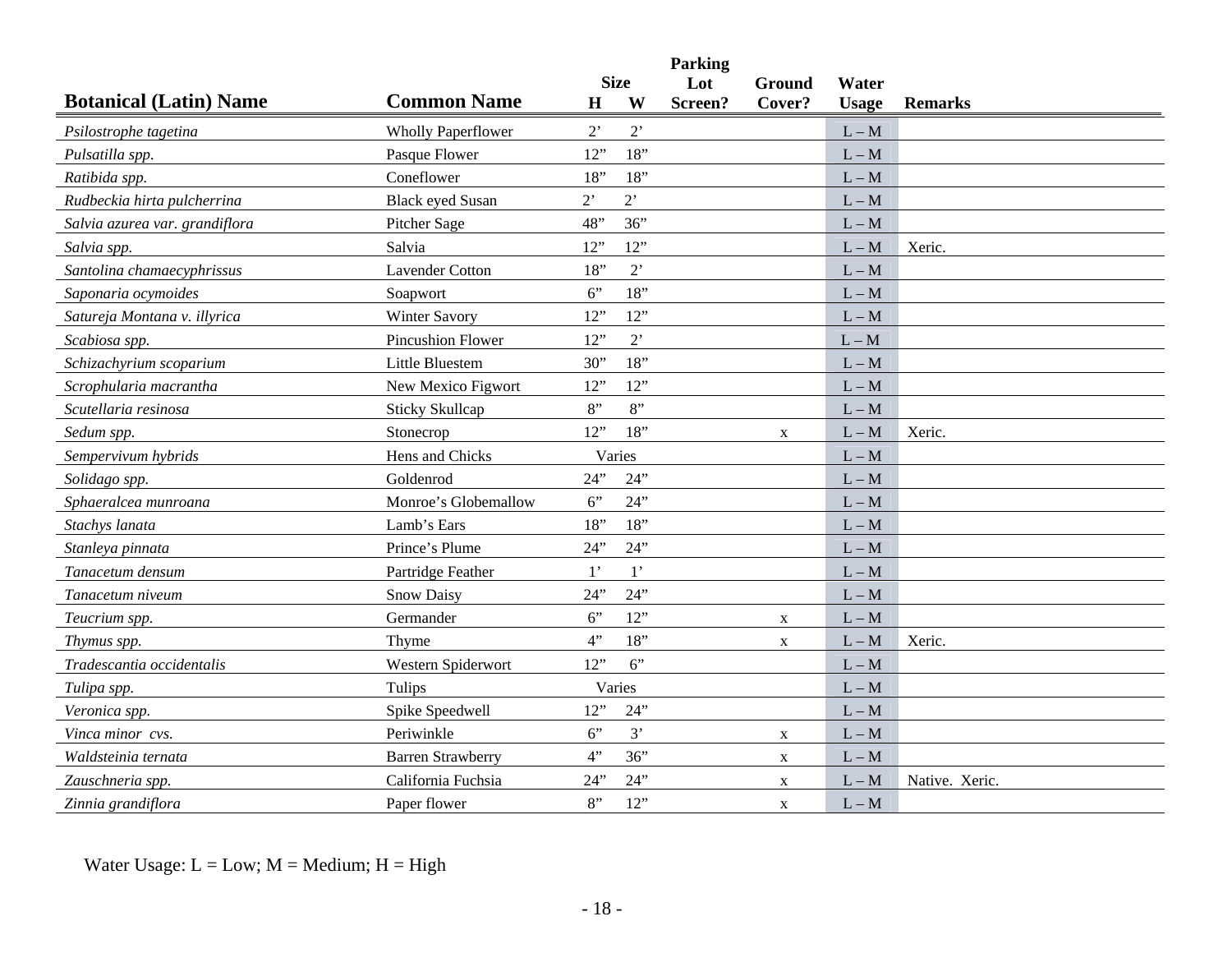|                                              |                                      |                       | <b>Parking</b> |                  |                       |                     |
|----------------------------------------------|--------------------------------------|-----------------------|----------------|------------------|-----------------------|---------------------|
| <b>Botanical (Latin) Name</b>                | <b>Common Name</b>                   | <b>Size</b><br>W<br>H | Lot<br>Screen? | Ground<br>Cover? | Water<br><b>Usage</b> | <b>Remarks</b>      |
| Vines                                        |                                      |                       |                |                  |                       |                     |
| Campsis radicans                             | <b>Trumpet Vine</b>                  | 20"                   |                |                  | $L - M$               | Xeric.              |
| Clematis intequifolia                        | Bluebells                            | 14"<br>14"            |                |                  | $L - M$               |                     |
| Clematis ligusticifolia                      | Western Virgin's Bower<br>Clematis   | $3" - 10"$            |                |                  | $L - M$               | Native.             |
| Clematis spp.                                | Clematis                             | $3" - 10"$            |                |                  | $L - M$               |                     |
| Clematis tangutica                           | <b>Yellow Lantern Clematis</b>       | $3" - 10"$            |                |                  | $L - M$               | Native.             |
| Clematis terniflora                          | <b>Sweet Autumn Clematis</b>         | $20' - 30'$           |                |                  | $L - M$               | Native. Very hardy. |
| Euonymus fortunei                            | Euonymus                             | 24"                   |                |                  | $L - M$               |                     |
| Hedera helix                                 | English Ivy                          | $10' - 20'$           |                |                  | $M - H$               | Xeric.              |
| Lonicera heckrottii                          | Goldflame Honeysuckle                | 3'                    |                |                  | $L - M$               |                     |
| Lonicera japonica 'Halliana'                 | Hall's Honeysuckle                   | 10'                   |                |                  | $L-M$                 |                     |
| Lonicera 'Mandarin'                          | Mandarin Honeysuckle                 | $10' - 20'$           |                |                  | $L - M$               |                     |
| Lonicera periclymenum 'Harlequin'            | Harlequin Honeysuckle                | $10' - 20'$           |                |                  | $L - M$               |                     |
| Lonicera prolifera 'Kintzley's Ghost'        | Kintzley's Ghost<br>Honeysuckle      | $10' - 20'$           |                |                  | $L - M$               |                     |
| Lonicera x brownii 'Dropmore Scarlet'        | Dropmore Honeysuckle                 | 20'                   |                |                  | $L - M$               |                     |
| Lonicera x heckrotti                         | Pink Lemonade<br>Honeysuckle         | $10' - 20'$           |                |                  | $L - M$               |                     |
| Parthenocissus quinquefolia engelmannii      | Virginia Creeper                     | $10' - 20'$           |                |                  | $L-M$                 | Xeric.              |
| Parthenocissus quinquefolia var. engelmannii | Englemann Ivy                        | $10' - 20'$           |                |                  | $L - M$               | Xeric.              |
| Parthenocissus tricuspidata                  | <b>Boston Ivy</b>                    | $10' - 20'$           |                |                  | $L - M$               | No Winter Sun       |
| Polygonum aubertii                           | Silver Lace Vine                     | $10' - 20'$           |                |                  | $L - M$               | Xeric.              |
| Vitus                                        | Grape                                | $10' - 20'$           |                |                  | $L - M$               |                     |
|                                              |                                      |                       |                |                  |                       |                     |
| <b>Ornamental Grasses</b>                    |                                      |                       |                |                  |                       |                     |
| Agropyron cristatum                          | <b>Crested Wheatgrass</b>            | 18"                   |                |                  | $L - M$               |                     |
| Agropyron cristatum 'Ephraim'                | <b>Ephraim Crested</b><br>Wheatgrass | 18"                   |                |                  | $L - M$               |                     |
| Agropyron smithii                            | <b>Western Wheatgrass</b>            | 18"                   |                |                  | $L - M$               |                     |
| Andropogon (Bothriochloa) saccharoides       | <b>Silver Bluestem Grass</b>         | $2$ '<br>3'           |                |                  | $L - M$               |                     |
| Andropogon gerardii                          | <b>Big Bluestem Grass</b>            | 5'<br>$6^{\circ}$     |                |                  | $L - M$               | Xeric. Native.      |
| Bouteloua curtipendula                       | Tall Grama Grass                     | 6"                    |                |                  | $N-L$                 |                     |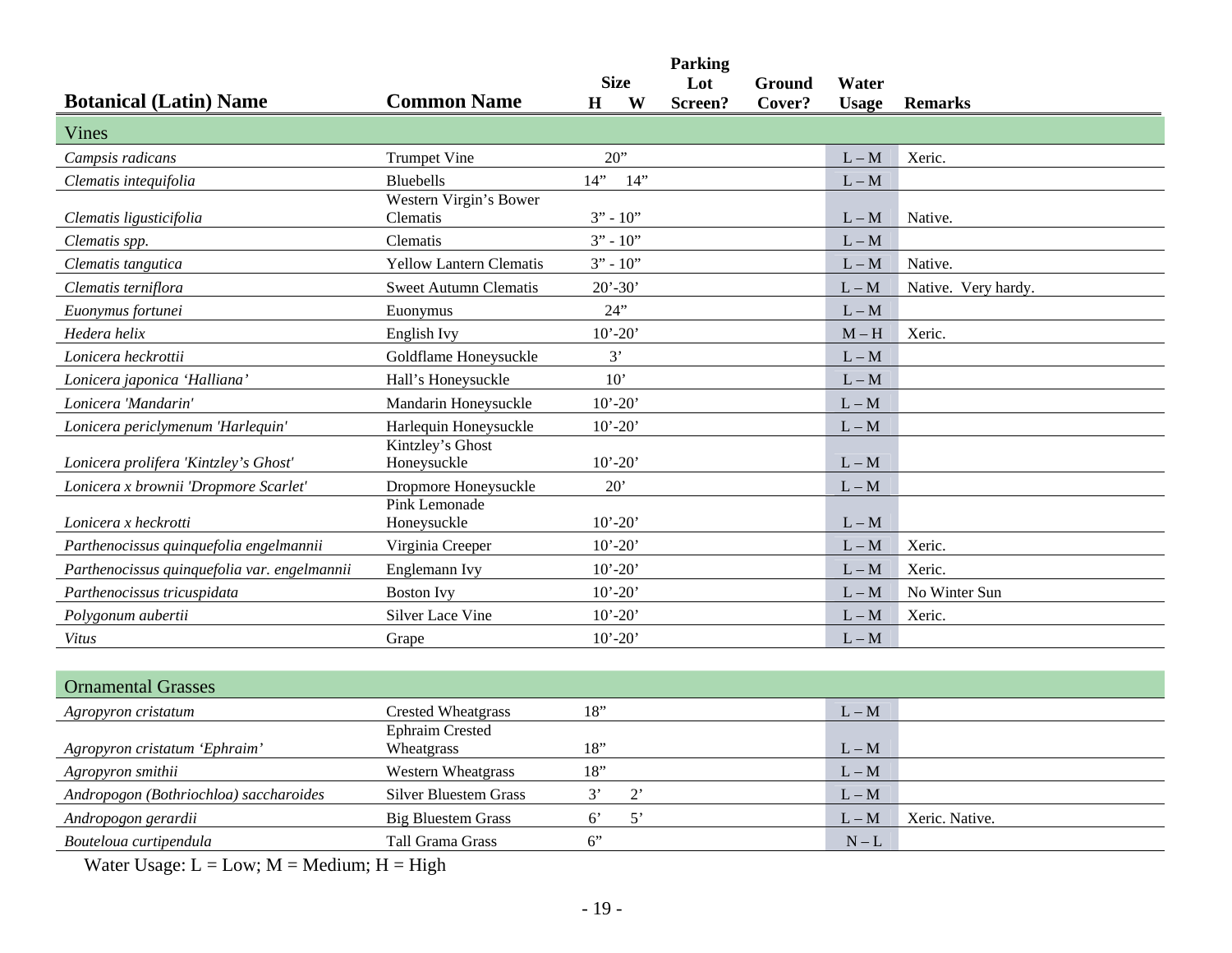|                                       |                                |                |                  | <b>Parking</b> |        |              |                |
|---------------------------------------|--------------------------------|----------------|------------------|----------------|--------|--------------|----------------|
| <b>Botanical (Latin) Name</b>         | <b>Common Name</b>             |                | <b>Size</b><br>W | Lot            | Ground | Water        |                |
|                                       |                                | $\bf H$        |                  | Screen?        | Cover? | <b>Usage</b> | <b>Remarks</b> |
| Bouteloua gracilis                    | <b>Blue Grama Grass</b>        | $2^{\circ}$    | $2^{\circ}$      |                |        | $L - M$      |                |
| <b>Buchloe</b> dactyloides            | <b>Buffalo Grass</b>           | 6"             |                  |                |        | $L - M$      |                |
| Calamagrostis acutiflora 'spp.        | <b>Feather Reed Grass</b>      | 5'             | $2$ <sup>'</sup> |                |        | $L - M$      |                |
| Chasmanthium latifolium               | Northern Sea Oats              | 3'             | $2^{\circ}$      |                |        | $L - M$      |                |
| Deschampsia cespitosa                 | Hair Grass                     | 3'             | 2'               |                |        | $L - M$      |                |
| Elymus canadensis                     | Canada Wildrye                 | 36"            |                  |                |        | $L - M$      |                |
| Elymus lanceolatus                    | Sodar Streambank<br>Wheatgrass | 36"            |                  |                |        | M            |                |
| Elymus trachycaulus ssp. trachycaulus | Slender Wheatgrass             | 36"            |                  |                |        | $L - M$      |                |
| Elytrigia intermedia                  | <b>Pubescent Wheatgrass</b>    | 36"            |                  |                |        | $L - M$      |                |
| Erianthus ravennae                    | Hardy Plume Grass              | 10'            | 3'               |                |        | $L - M$      |                |
| Festuca glauca                        | <b>Blue Fescue Grass</b>       | $10$ "         | $10$ "           |                |        | $L - M$      | Xeric.         |
| Festuca idahoensis                    | <b>Idaho Fescue</b>            | 8"             | 12"              |                |        | $L - M$      |                |
| Festuca trachyphylla 'Durar'          | <b>Durar Hard Fescue</b>       | 8"             | 12"              |                |        | $L - M$      | Xeric.         |
| Helictotrichon sempervirens           | <b>Blue Avena/Oat Grass</b>    | 3'             | $2^{\circ}$      |                |        | $L - M$      |                |
| Imperata cylindrica 'Red Baron'       | Japanese Blood Grass           | 18"            | 2                |                |        | $L - M$      |                |
| Miscanthus sinensis spp.              | Maiden Hair Grass              | $7$ '          | $4^{\circ}$      |                |        | $\mathbf{M}$ |                |
| Muhlenbergia capillaries 'Regal Mist' | <b>Regal Mist Muhly Grass</b>  | $4^{\circ}$    | 3'               |                |        | $L - M$      |                |
| Nessella (Stipa) tenuissima           | <b>Mexican Feather Grass</b>   | 3'             | $2$ <sup>,</sup> |                |        | $L - M$      |                |
| Oryzopsis hymenoides                  | <b>Indian Rice Grass</b>       | $2^{\circ}$    | $2$ <sup>'</sup> |                |        | $L - M$      |                |
| Panicum virgatum                      | <b>Switch Grass</b>            | 5'             | 3'               |                |        | $L - M$      | Xeric. Native. |
| Pennisetum alopecuroides              | <b>Dwarf Fountain Grass</b>    | 3'             | 3'               |                |        | $L - M$      | Xeric.         |
| Pennisetum orientale 'Karley Rose'    | Karley Rose Fountain Grass     | 3'             | $2$ <sup>'</sup> |                |        | $L - M$      |                |
| Phalaris arundinacea 'Picta'          | <b>Ribbon Grass</b>            | 15"            | $4^{\circ}$      |                |        | $L - M$      | Xeric.         |
| Poa ampla Merr.                       | Sherman Big Bluegrass          | 15"            | 15"              |                |        | $L - M$      |                |
| Poa compressa                         | Canada Bluegrass               | 8"             | 8"               |                |        | $L - M$      |                |
| Schizachyrium scoparium               | Little Bluestem                | 3'             | 2                |                |        | L            | Xeric. Native. |
| Sorgastrum nutans spp.                | <b>Indian Grass</b>            | 5'             | 36"              |                |        | $L - M$      |                |
| Sporobolus heterolepis                | <b>Prairie Dropseed Grass</b>  | 3'             | 3'               |                |        | L            |                |
| Sporobolus wrightii                   | <b>Giant Sacaton Grass</b>     | 6 <sup>o</sup> | 3'               |                |        | L            |                |